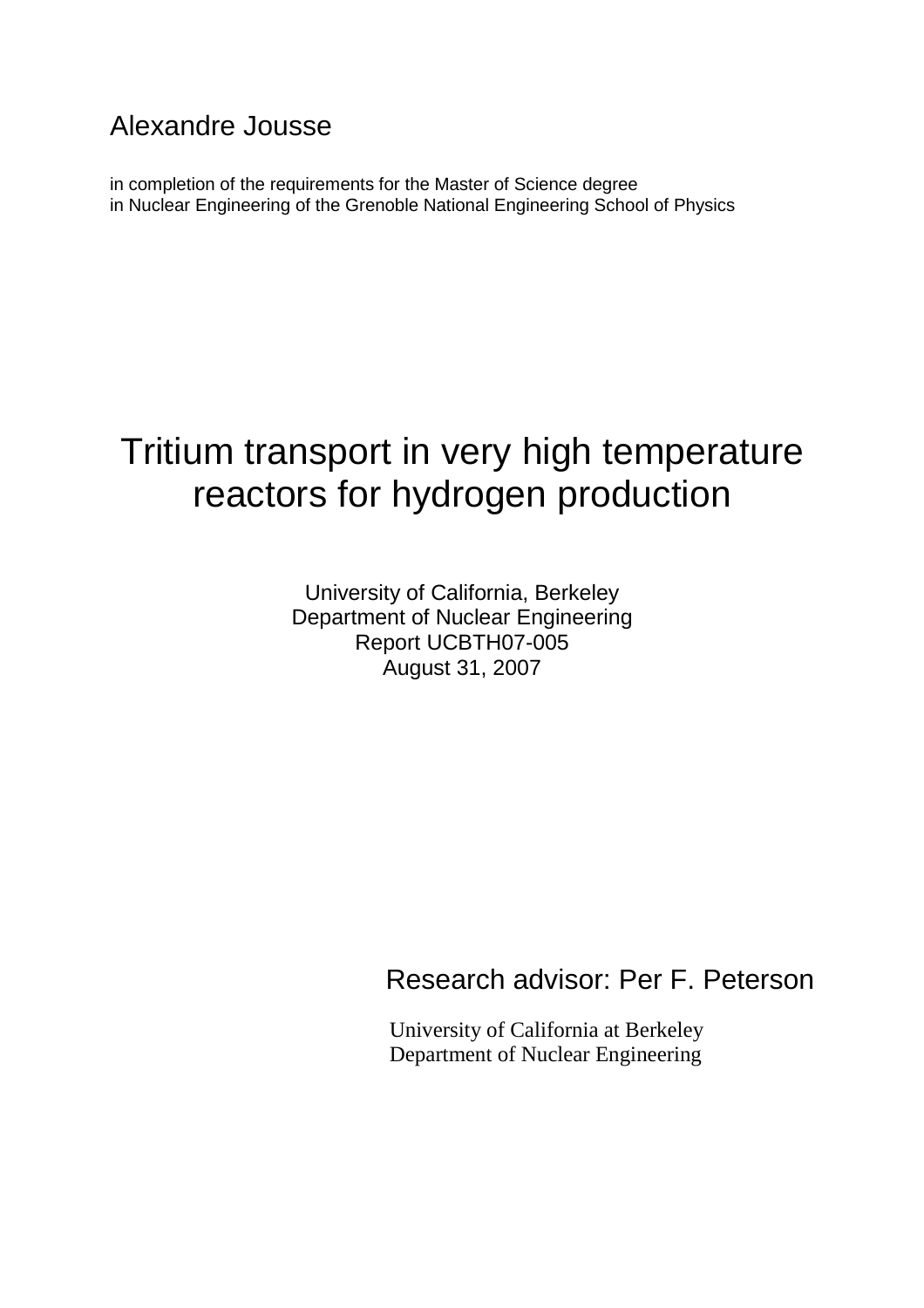# Table of contents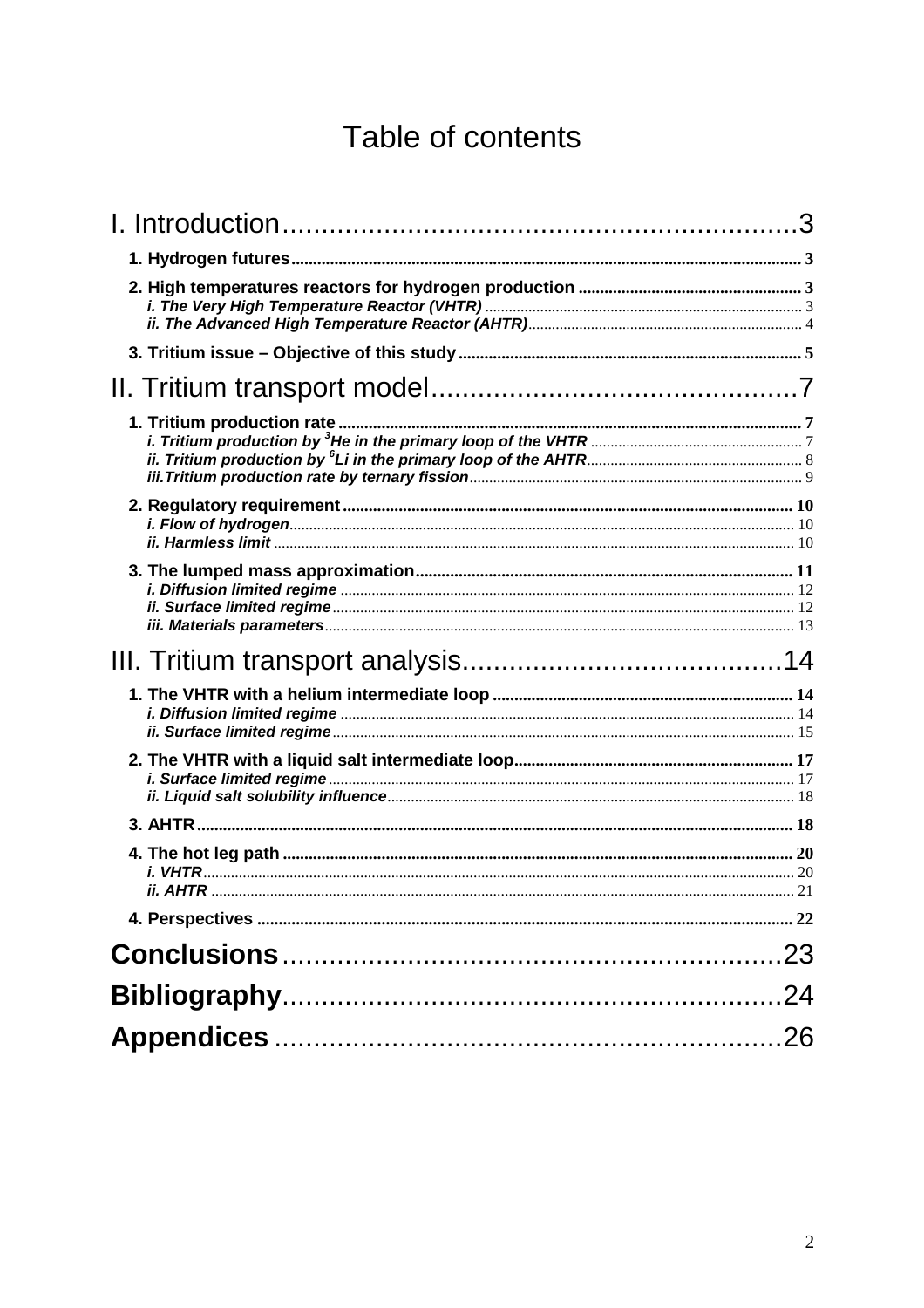# I. Introduction

# 1. Hydrogen futures

The production of liquid fuels from heavy oils, tar sands and biomass is expected to peak in the next decades. But it would require massive quantities of hydrogen **[14, 15]**.

Nuclear energy can be used to produce hydrogen. The avoidance of greenhouse gases emission and the large scale production possibility are the two major advantages of nuclear energy.

The most efficient methods to produce hydrogen require high temperature heat (700 to 950°C). Thermochemical cycles (sulfur-iodine (S- I) process) and high-temperature electrolysis (HTE) are the two major candidates.

To produce hydrogen in a highly efficient manner, the Next Generation Nuclear Plant (NGNP) project seeks to develop and demonstrate the feasibility of high temperature nuclear reactors (the nuclear reactor coolant temperature must be yet higher than the process temperature).

### 2. High temperatures reactors for hydrogen production

### **i. The Very High Temperature Reactor (VHTR)**

There has been a recent resurgence of interest for helium cooled high temperature reactors. For instance, the Pebble Bed Modular Reactor is planned to be built in South Africa and the General Atomics GT-MHR are designs currently considered.

The Department of Energy (DOE) has selected the helium-cooled Very High Temperature Reactor (VHTR) for the NGNP project. It is the only near-term Generation IV concept that has the capability to provide process heat at high enough temperatures for highly efficient production of hydrogen.

The VHTR is a graphite moderated helium cooled reactor. It is a nominally 600 MW $_{\text{th}}$ core connected to an intermediate heat exchanger for the delivery of process heat. The reactor can be a prismatic block core or a pebble bed core. For hydrogen production, the system supplies heat that could be used efficiently by the thermochemical S-I or HTE processes.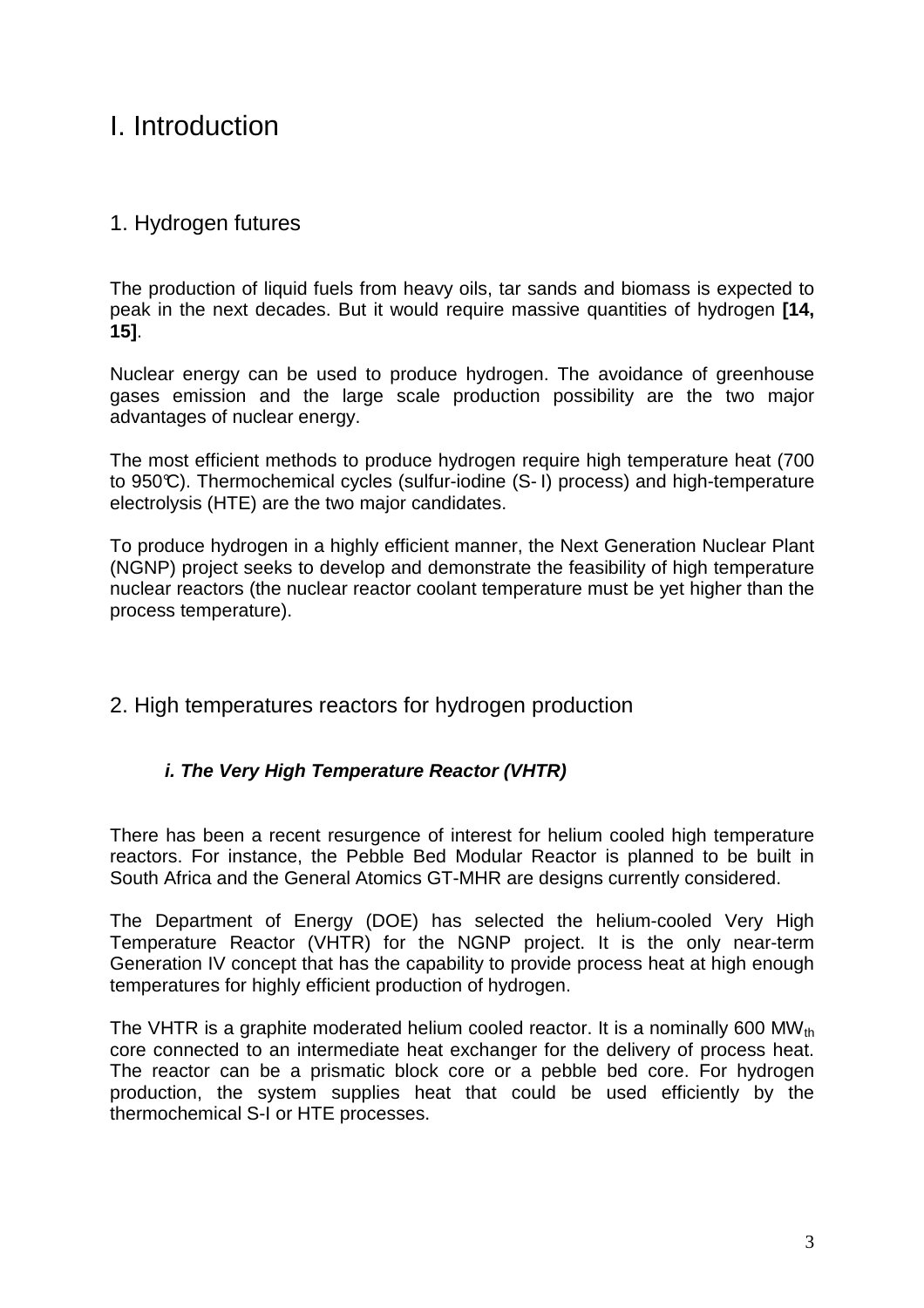The VHTR will use the similar fuel as that used in the GT-MHR (the TRISO particle; Fig. 1). Uranium oxycarbide kernels with a diameter of 0.35 mm are coated with multiple layers of carbon and silicon carbide to form a 0.8 diameter microspheres. This fuel prevents release of radionuclides at very high temperature.



Fig. 1: The coated fuel particle (the TRISO particle)

In the prismatic block design, the coated particles are incorporated into a compact graphite-matrix fuel which, in turn, is loaded into a large graphite hexagonal block fuel assembly. Alternatively the coated particles can be incorporated into graphite pebble fuels.

### **ii. The Advanced High Temperature Reactor (AHTR)**

As a longer-term alternative to gas cooled reactors, the Advanced High Temperature Reactor (AHTR) is a thermal 2400 MW $_{\text{th}}$  that uses the same TRISO coated particle fuel in a liquid fluoride salt coolant.

Using liquid salt as a primary coolant provides several advantages, as well as new challenges. At operating conditions, liquid salt heat transfer properties are similar to those of water (appendix 1) and their high boiling point (>1300ºC) permits operation at temperatures that are only limited by material constraints. The low pressure (~1 bar) and chemically nonreactive coolant also greatly reduces the potential for pressurization over the reactor containment building and provides an important additional barrier for fission product release. Thus, the AHTR has several advantages over gas cooled systems. In comparison to the VHTR, the higher power output for a similar sized reactor vessel significantly improved economics (see appendix 3).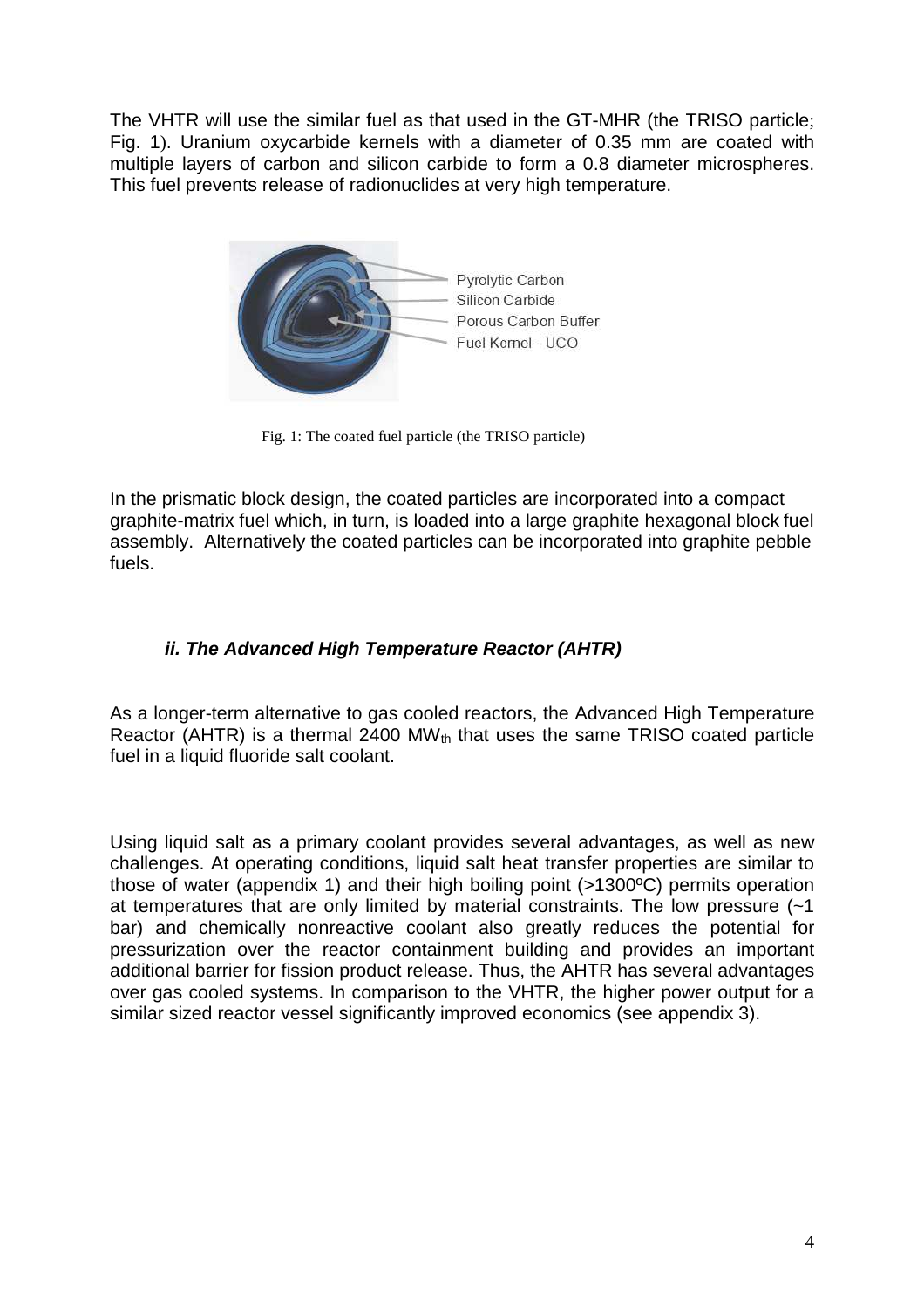

Fig. 2: The transparent liquid flibe flowing into a test tube in air

Flibe ( $Li<sub>2</sub>BeF<sub>4</sub>$ ; Fig. 2) is a good candidate as a primary coolant due to its superior heat transfer capabilities. This salt won't be used in the intermediate loop because it is very expensive and contains beryllium. For the intermediate loop, we plan to use flinak, which is a ternary eutectic mixture of LiF, NaF, and KF. In the VHTR, the use of flinak in the intermediate loop is also studied.

The pebble bed fuel geometry is currently studied at UCB **[11]**. It shares the same TRISO particles with the hexagonal blocks fuel. They are embedded in a graphite matrix to obtain a 2.5 cm radius spherical fuel zone, which is protected by a 0.5 cm thick coating of graphite. The resulting pebbles are assembled into a randomly packed bed. The pebble bed option provides a more flexible refueling approach, but the release of fission radionuclides in the coolant will be larger in this design than in the prismatic one.

In the AHTR, the most important technical challenges are the control of corrosion by the liquid salts **[4]**, the freezing protection due to the high melting temperature of the salt (459 $\mathbb C$  for flibe) and the thermal control approach, which must maintain the vessel and other components within an acceptable temperature range during transients and accidents. This topic is currently studied at UCB.

### 3. Tritium issue – Objective of this study

In these reactors, an intermediate transport loop is required to transport heat from the reactor core to the hydrogen plant. We plan to use a compact heat exchanger between the primary and the secondary coolants: the Intermediate Heat Exchanger (IHX; Fig. 3). The designs parameters of the exchanger are provided in Appendix 4. Between the secondary coolant and the hydrogen production system a second compact exchanger will be used: the Process Heat Exchanger (PHX). The secondary coolant may be either high pressure helium, or a low pressure liquid salt like flinak (LiF, NaF, KF).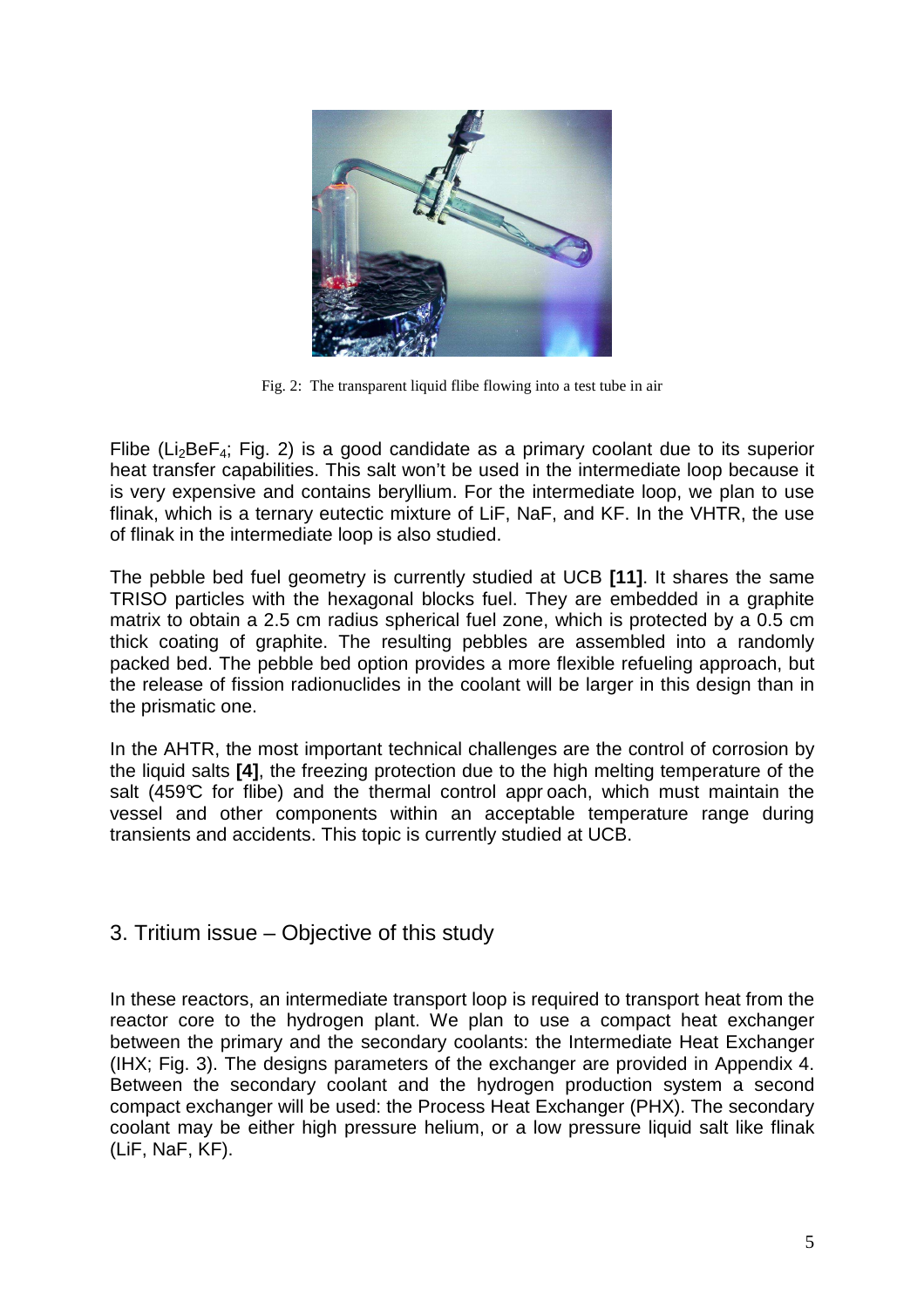

Fig. 3: Unit cell of a He to LS Intermediate Heat Exchanger (IHX)

The major issue for tritium transport is that at high temperatures materials can have high permeability to tritium. Therefore, tritium could contaminate hydrogen. Unlike high temperature metals, silicon carbide (SiC) has low permeability to tritium even at high temperature. This material will likely be used in the PHX to further reduce hydrogen contamination by tritium. But some additional studies are necessary to evaluate the effectiveness of this tritium permeation barrier and to identify tritium control strategies.

The objective of this work will be to evaluate the tritium permeation in the high temperature reactors (VHTR and AHTR) and finds appropriate solutions to reduce the contamination of hydrogen to remain within regulatory requirements.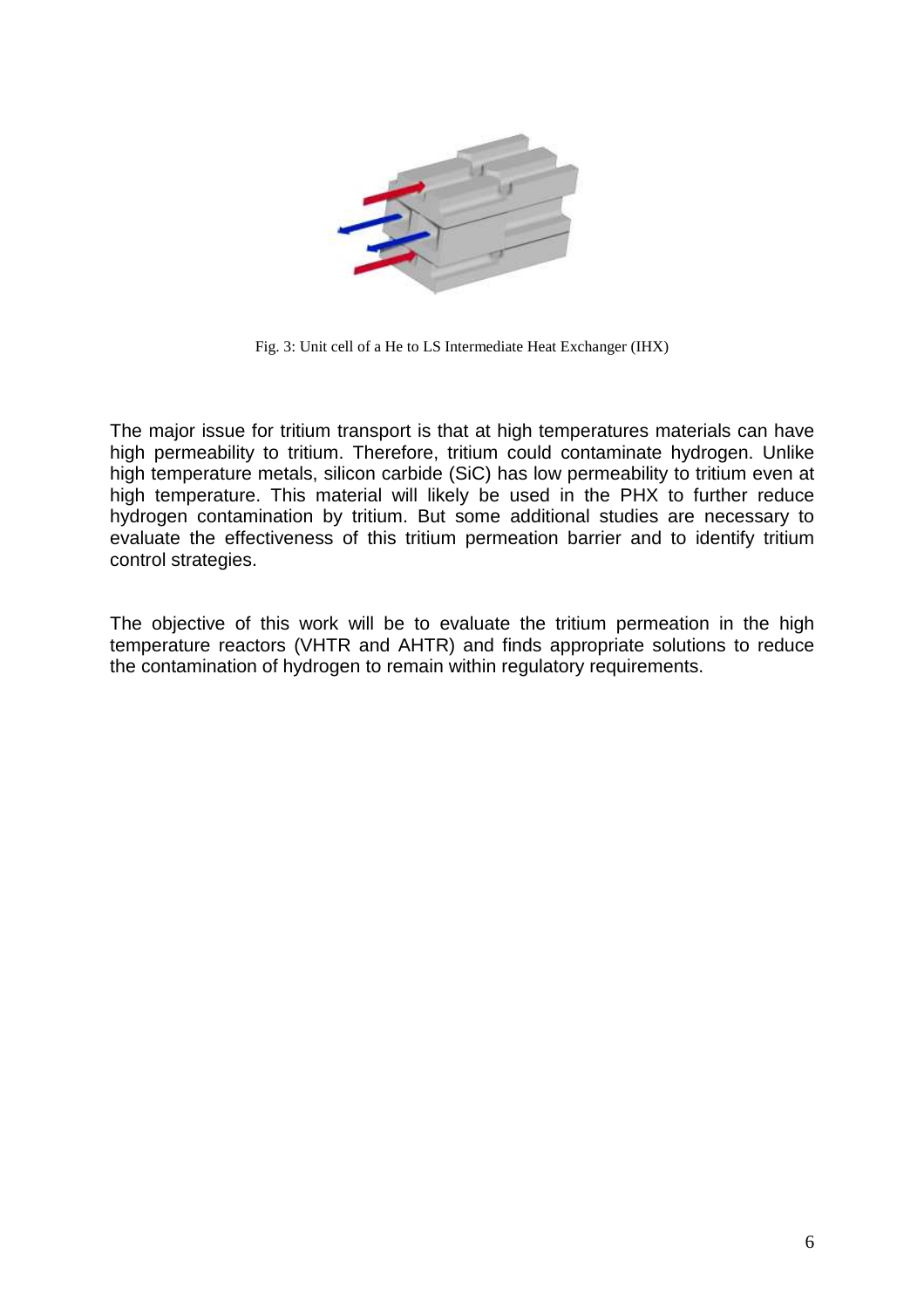# II. Tritium transport model

### 1. Tritium production rate

In graphite moderated high temperature reactors, tritium is produced by ternary fissions and by activation reactions with graphite impurities  $(^{6}Li)$  or with control materials  $(^{10}B)$ . Tritium is also provided by activation reactions with nuclides which are present in the coolant ( ${}^{3}$ He for the VHTR and  ${}^{6}$ Li for the AHTR).

### **i. Tritium production by <sup>3</sup>He in the primary loop of the VHTR**

 $^3$ He produces tritium by the following reaction:  $\mathbf{^3}He + n \rightarrow ^3 H + p$ 

The thermal (n,p) cross section for <sup>3</sup>He is σ**He=5.3x10<sup>3</sup> barns [13]**. The following equations give the evolution of tritium amount  $N<sub>T</sub>$  in function of time:

$$
\frac{dN_T}{dt} = \sigma_{He}\phi_{He}N_3 - \lambda N_T
$$

$$
\frac{dN_3}{dt} = -\sigma_{He}\phi_{He}N_3
$$

where, N<sub>3</sub> is the amount of <sup>3</sup>He, λ=1.83 10<sup>-9</sup> s<sup>-1</sup> is the tritium decay constant and φ<sub>He</sub> is the thermal neutron flux in helium.

To estimate the average thermal neutron flux in the helium coolant, we have to multiply  $\phi_{\text{core}}$  by the ratio between the mass of helium in the core and the total mass in the core and primary loop.

The average thermal neutron flux in the core of the VHTR is approximately  $\phi_{\text{core}} = 2.5 \times 10^{14}$  neutrons.cm<sup>-2</sup>.s<sup>-1</sup> [12].

The power density in the core of the VHTR is 6.6 MW<sub>th</sub> m<sup>-3</sup> **[12]**. The thermal power is 600 MW<sub>th</sub>. Consequently, the volume of the core is about 90 m<sup>3</sup>. The coolant void fraction is approximately 10 %. Thus, we deduce the volume of helium in the core: **Vcore~80m<sup>3</sup>** .

It is estimated that a GT-MHR requires a primary helium inventory of 14.3 kg per MW<sub>e</sub>. Thus, a 265 MW<sub>e</sub> GT-MHR contains about  $3.8x10^3$  kg of helium. The amount of helium in the primary loop of a VHTR is considered to be the same. We estimate the volume of Helium in the primary loop:  $V_{He}$ ~1200 m<sup>3</sup> (we use the ideal gas law with T=1000 $C$  and P=7 MPa).

Therefore, the average thermal neutron flux in the helium coolant is  $\phi_{\text{He}} = 1.7 \times 10^{13} \text{ neutrons. cm}^{-2} \cdot \text{s}^{-1}$  ( $\phi_{\text{He}} = \phi_{\text{core}} V_{\text{core}} / V_{\text{He}}$ ).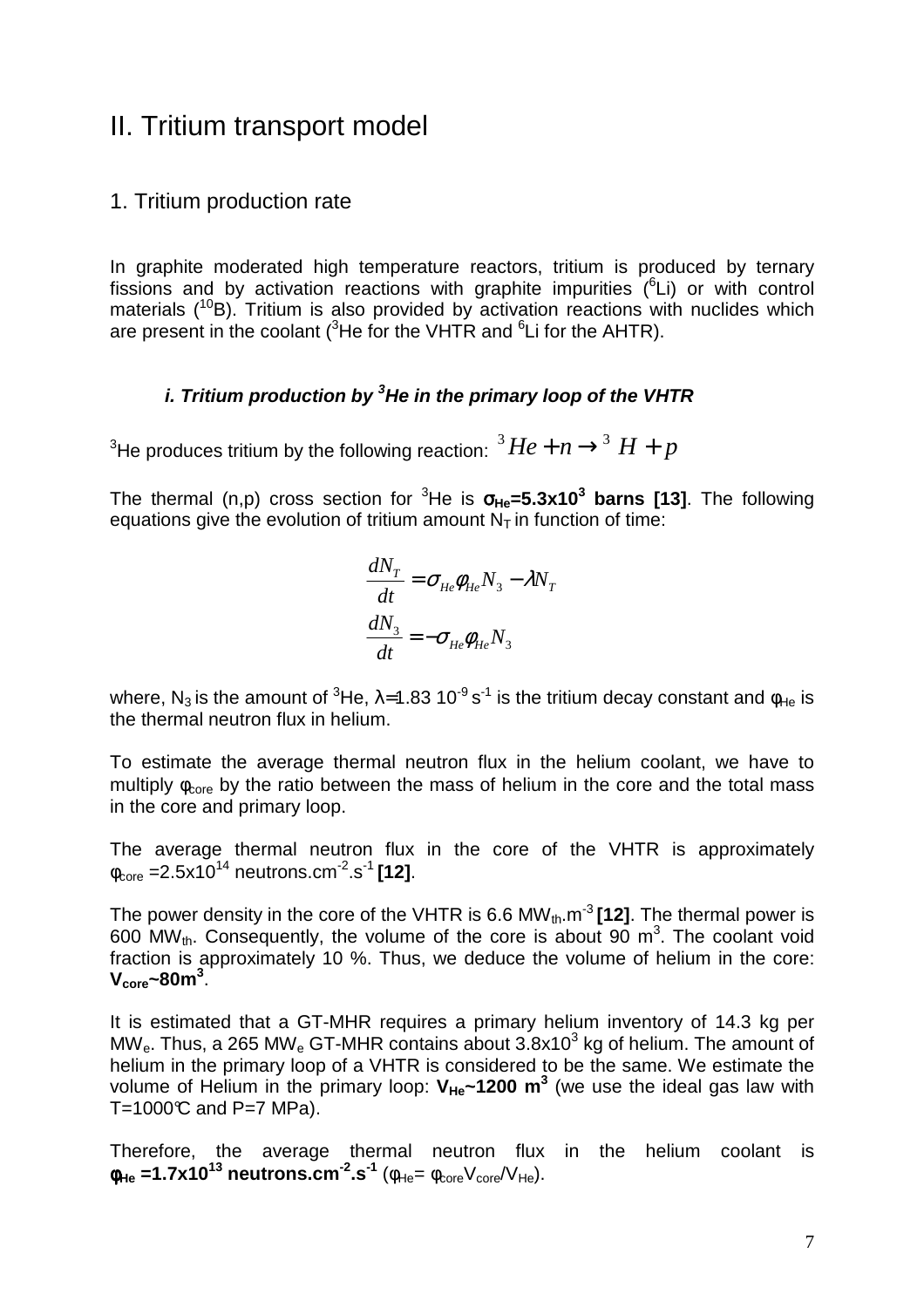We deduce the half period for tritium production  $T_p = \frac{mZ}{d} = 80 \text{ days}$ *He He*  $\frac{\ln 2}{\ln 2} = 80$  $\sigma_{_{He}}\phi_{_{i}}$ . It is far smaller

than the tritium half life  $T_{1/2} = \frac{mZ}{\lambda} = 12 \text{ years}$ ln 2  $\sum_{1/2} = \frac{m}{\lambda} = 12 years$ , so tritium decay can be neglected.

Thus, the tritium amount produced by <sup>3</sup>He in the primary coolant of the VHTR is given by:

$$
N_T(t) = N_0 (1 - e^{-\sigma_{He}\phi_{He}t})
$$

where,  $N_0$  is the initial amount of <sup>3</sup>He in the reactor.

The natural abundance of  ${}^{3}$ He is 0.000137 atom percent. Therefore, the VHTR initially contains about 5 g of <sup>3</sup>He. We can consider that **about 240 days after the start-up of the reactor**, we have produced **5 grams of tritium,** which corresponds to an activity of **A=1.8 10<sup>15</sup> Bq =5x10<sup>4</sup> Ci**. This amount of tritium corresponds to a partial pressure of tritium molecules in the primary coolant of 6 Pa.

Moreover, if we consider a helium leakage rate of 10% per year, we can consider that we add 0.5g of <sup>3</sup>He each year. It corresponds to an **additional production rate of 5x10<sup>3</sup>** Ci.yr<sup>-1</sup> (if we consider the production of tritium instantaneous which is false since for production  $T_p=80$  days).

## **ii. Tritium production by <sup>6</sup> Li in the primary loop of the AHTR**

 $^6$ Li produces tritium by the following reaction:  $^6Li+n \rightarrow ^3 H+\alpha$ 

The thermal (n,α) cross section for <sup>6</sup> Li is σ**Li**=**940 barns [13]**. The thermal neutron capture cross section of  ${}^{6}$ Li is about 40 mbarns. Therefore, we can neglect the absorption and all the <sup>6</sup>Li will be transformed into tritium under sustained neutron irradiation.

The thermal neutron flux in the core of the AHTR is approximately  $\phi_{\text{core}} = 3.4 \times 10^{14}$  neutrons.cm<sup>-2</sup>.s<sup>-1</sup>[12]. The power density in the core of the AHTR is 10.2 MW<sub>th</sub>.m<sup>-3</sup> [12]. The thermal power is 2400 MW<sub>th</sub>. Thus, we deduce the core volume:  $V \sim 235 \text{ m}^3$ . For the pebble bed AHTR design, 40% of this volume is occupied by flibe (95  $m<sup>3</sup>$ ) and the reminder by fuel. According to the current design, the volume of the primary coolant is about 130  $m^3$ . Therefore, the average thermal neutron flux in the helium coolant is: φ**LS ~2.5x10<sup>14</sup> neutrons.cm-2.s-1 .**

The comparison of  $T_p = \frac{mZ}{d} = 34 days$  $Li^{\boldsymbol{\varphi}}{}_{\scriptscriptstyle LS}$  $\frac{\ln 2}{p} = \frac{1 \ln 2}{2} = 34$  $\sigma_{\scriptscriptstyle{Li}}\phi$ and  $T_{1/2} = \frac{mZ}{a} = 12 years$ ln 2  $\sum_{1/2}$  =  $\frac{12}{\lambda}$  = 12 years leads to:

$$
N_T(t) = N_0 (1 - e^{-\sigma_{Li}\phi_{LS}t})
$$

where,  $N_T(t)$  is the tritium amount produced by  ${}^{6}$ Li in the primary coolant of the AHTR and  $N_0$  is the initial amount of  ${}^6L$  in the reactor.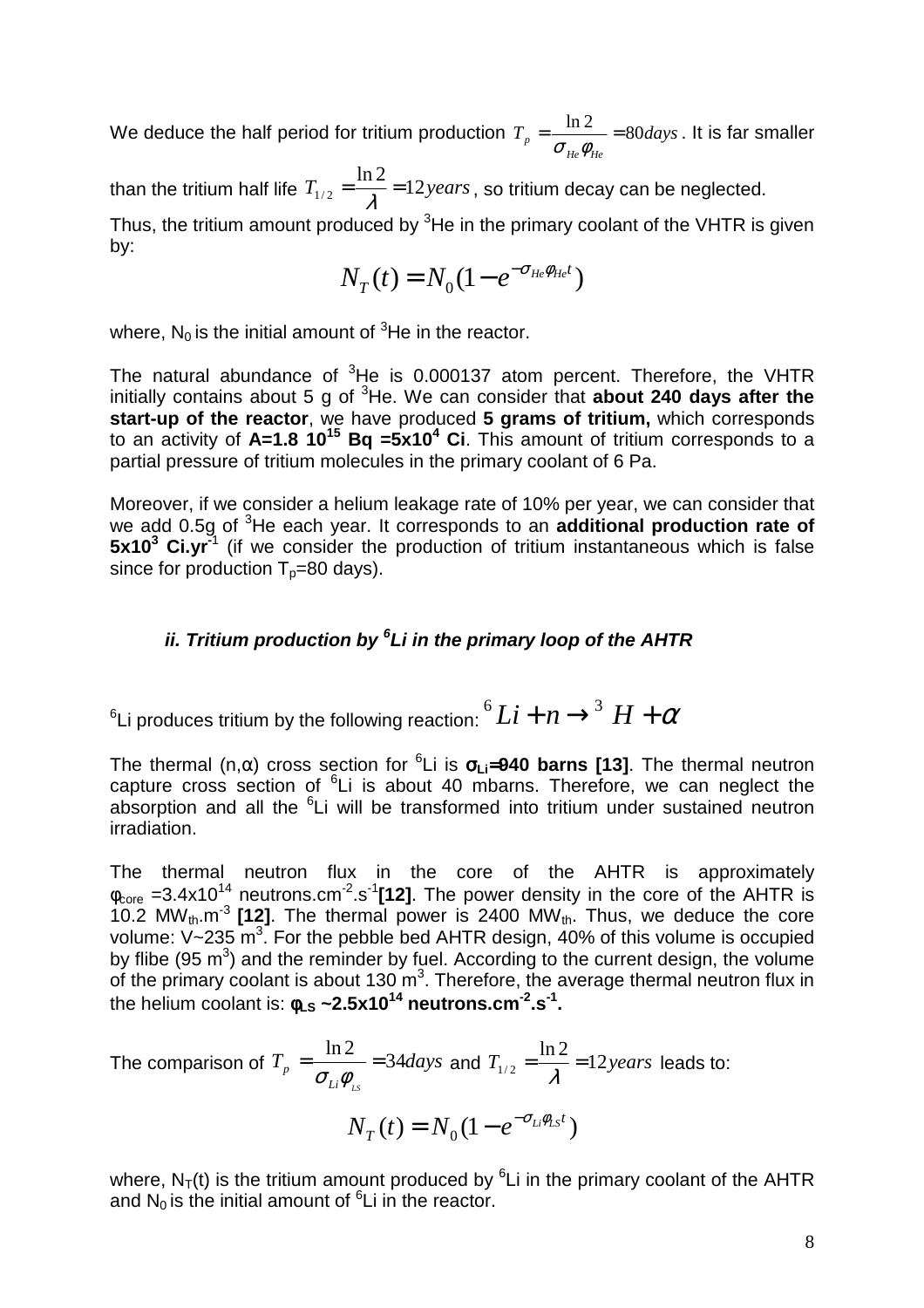The natural abundance of <sup>6</sup>Li is 7.5 percent. In the primary coolant we plan to use a flibe with 4 ppm of  ${}^{6}$ Li. In the pebble bed AHTR, the total inventory of liquid salt in the primary coolant is 130 m<sup>3</sup>. The mass density of the flibe is about  $p=1940$  kg/m<sup>3</sup>. Therefore there are about 21 mol of <sup>6</sup>Li in the primary coolant

### Thus, **about 3 months after the start-up of the reactor, 63 g of tritium will have**  been produced in the primary coolant of the AHTR. It corresponds to  $6.3x10<sup>5</sup>$  Ci.

We can notice that in flibe, <sup>6</sup>Li is produced by: <sup>9</sup>Be (n,α) <sup>6</sup>He  $\longrightarrow$  (β decay) <sup>6</sup>Li. And then, tritium is produced by the same reaction:  ${}^{6}$ Li (n,α)  ${}^{3}$ H. The thermal neutron absorption cross section of <sup>9</sup>Be is low:  $\sigma_{\text{thermal}}$ ~10 mbarns (that's why we use beryllium as reflector and moderator). This reaction is not negligible with fast fission neutrons: σ<sub>fast</sub>∼1 barns. We would need more information about the neutron flux of the reactor to evaluate the tritium production by <sup>9</sup>Be. But it is certainly smaller than the rate which is produced by the initial amount of  ${}^{6}$ Li in the reactor (at least during the first year after the start-up of the reactor). Thus, we will neglect this reaction in this report.

### **iii.Tritium production rate by ternary fission**

To calculate the tritium production rate by ternary fission, we use the fact that each fission produces 200 MeV. Therefore, for a 600 MW $_{th}$  reactor (VHTR), we have  $2.10^{19}$  fissions per second. Since the tritium emission probability for fission reactions induced by thermal neutron on  $^{235}$ U is about 10<sup>-4</sup> [6], we deduce the tritium production rate: 0.3 g.yr<sup>-1</sup>. It corresponds to an activity of  $3x10^3$  Ci.yr<sup>-1</sup>. In the 2400 MW<sub>th</sub> AHTR, the tritium production by ternary fissions is 1.2 g.yr<sup>-1</sup>. It corresponds to 1.2x10<sup>4</sup> Ci.yr<sup>-1</sup>.

To be released, tritium generated by fission reaction in the fuel kernel must diffuse from where it is generated to the coolant. Although the fuel prevents release of radionuclides, tritium releases are possible at very high temperature. But even if we consider that all the tritium produced by ternary fission permeates in the primary loop, its production rate will be at least one order of magnitude lower than the one directly produced by the coolant.

Therefore, we will only consider the tritium production by neutron absorption reactions on  $3$ He for the VHTR and on  $6$ Li for the AHTR. We will focus on tritium transport after the start-up of the reactor. In fact, this period is the worst for tritium production. We will consider that, if we are able to manage this problem during this period, we will also be able to manage it during all the life of the reactor.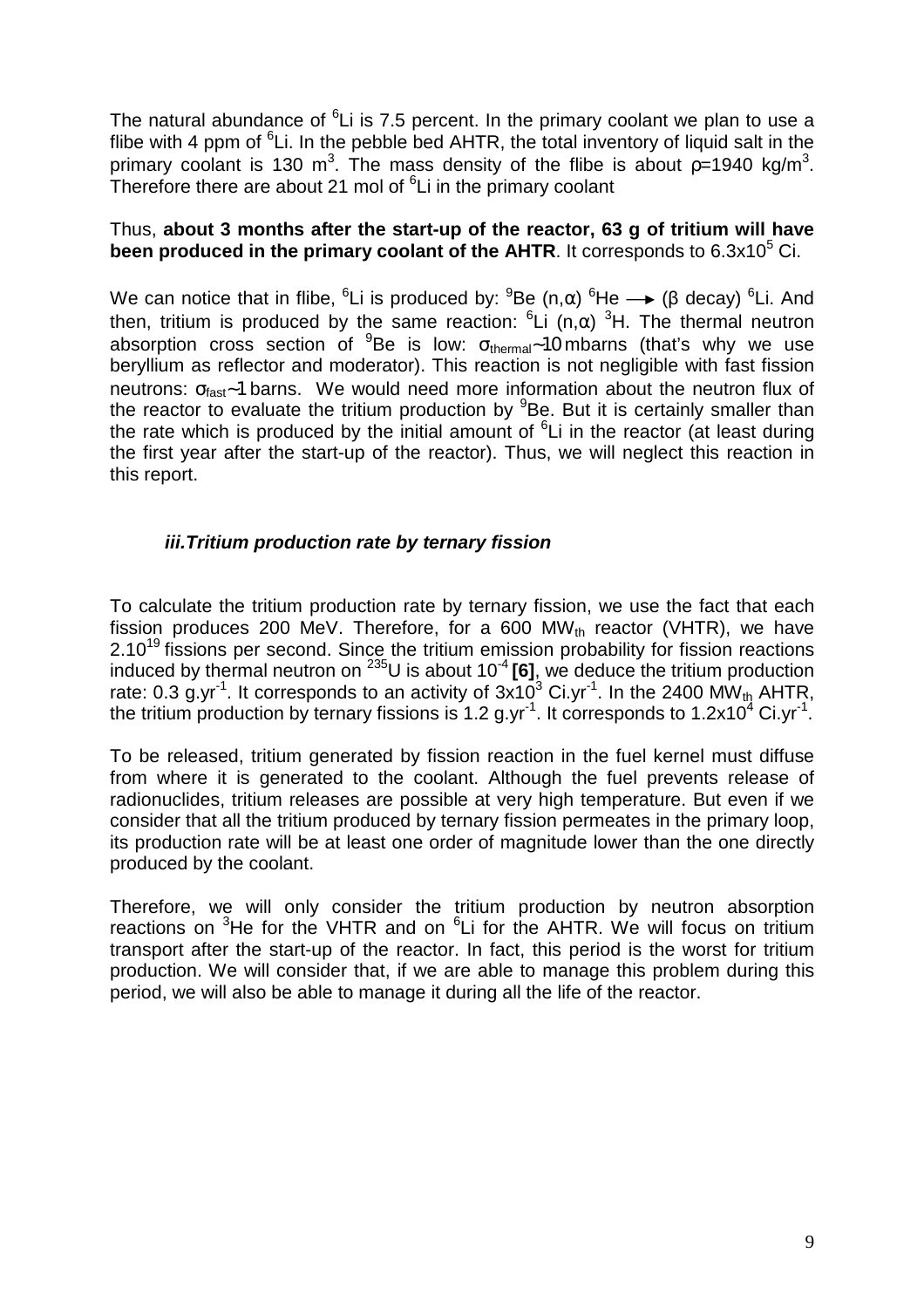## 2. Regulatory requirement

### **i. Flow of hydrogen**

To calculate the maximal allowed tritium permeation flux through the PHX, it is indispensable to estimate the flow of hydrogen produced in the reactor.

Here is the fundamental equation for hydrogen production and its energy:

$$
H_2O_{(g)} \rightarrow \frac{1}{2}O_{2(g)} + H_{2(g)}
$$
 with  $\Delta_r$ H=- $\Delta$ Hf<sub>H20</sub>~250 kJ.mol<sup>-1</sup>

We consider that the thermal efficiency of hydrogen production (R) is 50%. Thus, we can deduce  $Q<sub>VHTR</sub>$  the flow of hydrogen for the VHTR ( $P<sub>t</sub>$ ~600 MW):

$$
Q_{VHTR} = \frac{RP_t}{\Delta_r H} \approx 1 \, \text{kmol.s}^{-1} \approx 8 \times 10^4 \, \text{m}^3 \, (\text{STP}).\, h^{-1} \approx 6 \times 10^7 \, \text{kg.yr}^{-1}
$$

For the AHTR,  $P_t \sim 2400$  MW:

$$
Q_{AHTR} = \frac{RP_t}{\Delta_r H} \approx 4 \, kmol.s^{-1} \approx 3.2 \times 10^5 \, m^3 \, (STP).h^{-1} \approx 2.4 \times 10^8 \, kg.s^{-1}
$$

#### **ii. Harmless limit**

Tritium is readily transported in the environment since it is exceedingly mobile as tritiated water. It has multiple pathways to humans: via inhalation and drinking water, through ingestion of food, and absorbed through the skin. In the human body, 80% of the atoms are hydrogen atoms, which can be replaced by tritium. That's why exposure to tritium must be carefully controlled and limited.

In the US, the legal limit for tritium in drinking water is 740 Bq/L. Hydrogen can be considered harmless if the water we would produce with this hydrogen by addition of oxygen is under this limit. This **harmless limit is 6 Bq/g of hydrogen** (=160 pCi/g of  $H_2$ ). It corresponds to 1.6x10<sup>-14</sup> g of T/g of H<sub>2</sub>. This limiting value may be increased if the oxidized hydrogen is diluted in other water.

This regulatory limit is uncertain and could be modified in the future. After studies of tritium effects on environment, Canada, which has today one of the highest tritium legal limit for drinking water (7000 Bq/L), plans to reduce this limit to 20 Bq/L. Therefore, if we want to produce hydrogen in the next decades with nuclear energy, we will certainly have to reach a lower limit. Nevertheless, in this study, we will compare the results of our simulations with the clearly harmless limit, which has been calculated above (6 Bq/g).

Moreover, we also have to control the tritium, which is released in the environment. The amount of tritium that is acceptable to be released in environment during usual operation is 20 Ci/day **[5]**. Another important issue for tritium safety is potential exposures to workers in buildings. The permissible radioactivity in the air of working rooms is 3×10<sup>5</sup>Bq/m<sup>3</sup> (8.1x10-6 Ci/m<sup>3</sup> ) **[8]**.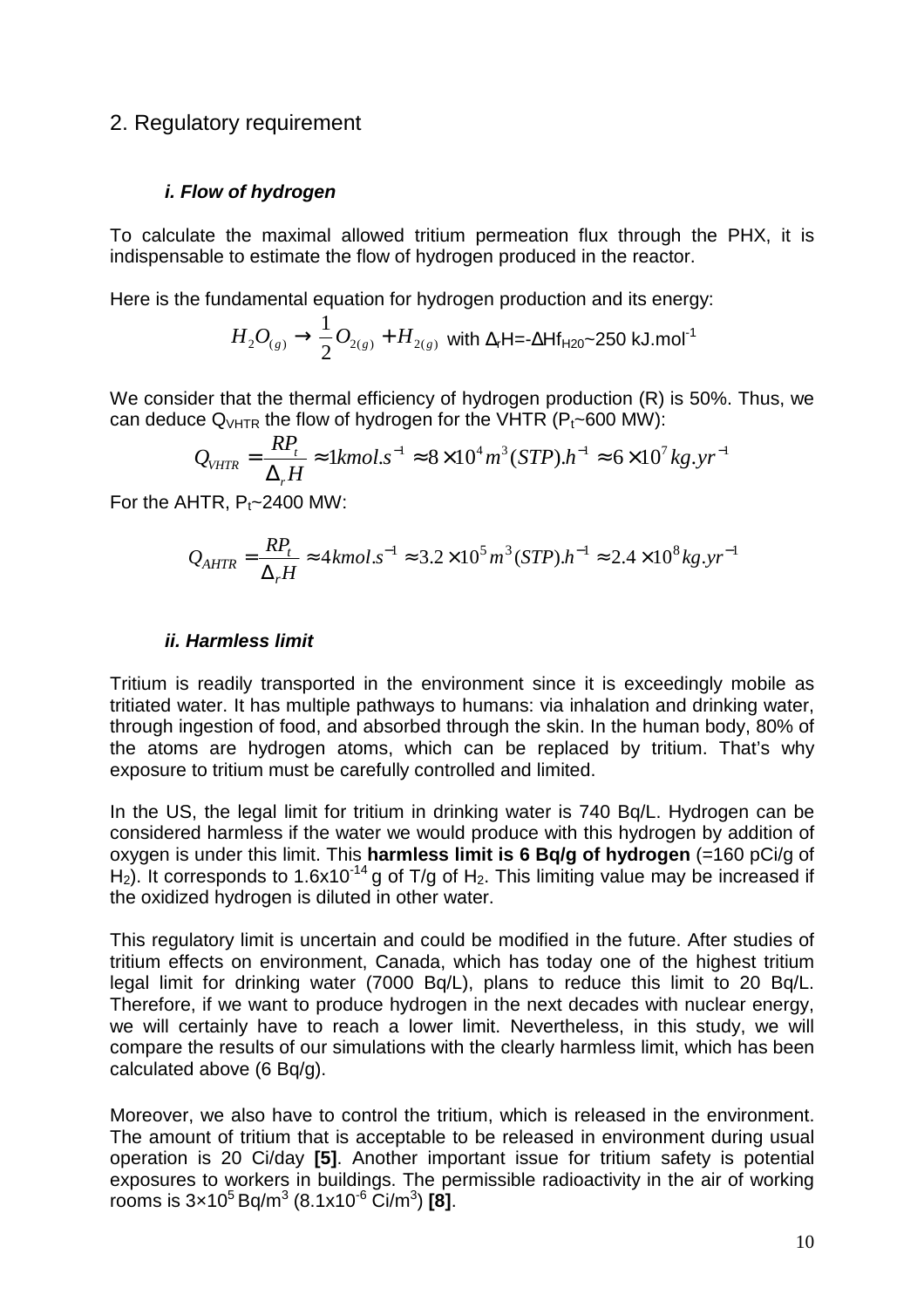We won't study these problems in this work. But the low regulatory values in comparison to the amount of tritium produced in the reactor show that a tritium removal systems is likely required. Nevertheless, we can notice that, even if we remove the tritium from the reactor, the problem of tritium storage still remains. In fact, it is very difficult to store it, and that's why nuclear industry generally dilutes its tritium wastes in environment. Heavy water reactors produce sufficiently large quantites of tritium that it is generally recovered from the heavy water moderator and coolant and stored [16]. But in the future it may become necessary to recycle tritium.

## 3. The lumped mass approximation

We can estimate the order of magnitude of the time to uniformly mix the primary coolant based on the time scale for one complete fluid transit through the primary loop.

For the VHTR:  $\tau$  =m/Q=12 s where, m=3.8x10<sup>3</sup>kg is the mass of helium in the primary loop and  $Q=3.2x10^2$  kg.s<sup>-1</sup> the mass flow [7].

For the AHTR:  $τ = 25s$  where, m=2.3X10<sup>5</sup>kg and Q=9.2x10<sup>3</sup> kg.s<sup>-1</sup> [11].

For the secondary coolant, this time is longer since a parallel hot leg and cold leg piping is assumed to run 100 m in length between the IHX and the PHX. For instance, in the VHTR, for a He/LS IHX,  $\tau$  =100s (m=10<sup>5</sup>kg and Q=9.8 x10<sup>2</sup> kg.s<sup>-1</sup> [7]).

Thus, we will consider that the forced convection allows rapid mixing, and consequently, we will assume that the concentrations of tritium are uniform in the primary and secondary coolants. Therefore our model will be zero-dimensional (e.g., a lumped mass approximation).

 $m_1$  and  $m_2$  are the mass of tritium respectively in the primary coolant and in the secondary coolant;  $m_3$  is the total amount of tritium, which permeates through the PHX;  $m_p$  is the mass of tritium produced in the primary coolant. With this lumped mass approximation, the inventories of tritium can be calculated as a function of time using finite difference equations,

> $m_1(t) = m_p(t) + m_1(t-1) - S_1j_{12}(t)$  $m_2(t) = m_2(t-1) + S_1i_{12}(t) - S_2i_{23}(t)$  $m_3(t) = m_3(t-1) + S_{2123}(t)$

where,  $j_{12}$  is the tritium flux from the primary coolant to the secondary coolant  $j_{23}$  is the tritium flux from the secondary coolant to the hydrogen side  $S_1$  is the surface area of IHX (Intermediate Heat Exchanger)  $S<sub>2</sub>$  is the surface area of the PHX (Process Heat Exchanger)

In the VHTR, the surface area for a helium/liquid salt IHX is 4100  $m^2$  and 3200  $m^2$  for a helium/helium IHX **[7]**. In the AHTR, the surface area of the IHX is 3500 m 2 . For simplicity, we assume that these surface areas are the same for the PHX.

For the modeling, we have used a Matlab code (see appendix 5).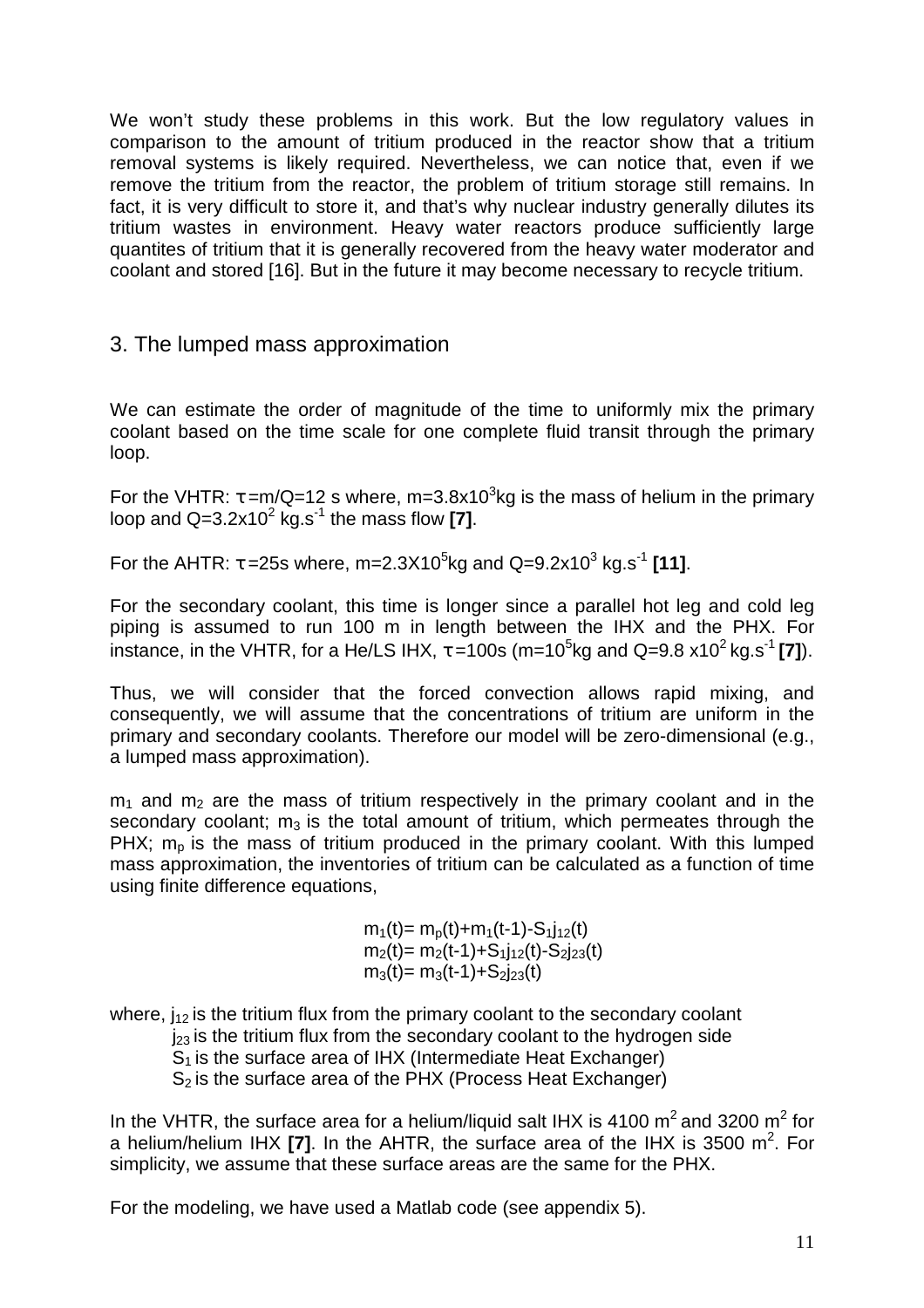### 4. Tritium permeation regimes

#### **i. Diffusion limited regime**

Tritium transport through the metal or silicon carbide of a heat exchanger involves a series of processes. If there are substantial differences in the processes, the total transport is governed by the slowest step, or highest resistance, in the permeation process. We can assume first that the diffusion in the heat exchanger material is the limited regime. This means that the interactions of tritium molecular gas with metal (or SiC in the case of a He/He IHX) and the interactions of dissolved tritium in liquid salt with metal or SiC don't reduce the permeation flux. In that case, the tritium molecule  $T_2$  flux is given by:

$$
j_{1\rightarrow 2} = \frac{K(\sqrt{P_1} - \sqrt{P_2})}{e}
$$

where,  $K = DS$  is the  $T_2$  permeability of the material, D and S are respectively the diffusity and the Sieverts' constant of the material,  $P_1$  and  $P_2$  are the partial pressures of tritium molecules  $(T_2)$  on each sides of the plate and e is the effective thickness of the plate. For the IHX and PHX a value of **e=1.6 mm** is used.

### **ii. Surface limited regime**

The tritium transport becomes surface-limited when it is limited by the physicochemical reactions of adsorption and recombination occurring at the surface of the heat exchanger material rather than by interstitial diffusion in the heat exchanger material.

Thin oxide films on the surface of the exchangers could result in a surface-limited regime. Another possibility, in the case of a He/LS IHX for the VHTR or in the AHTR, is that the permeation is limited by the desorption of tritium from the liquid salt to the exchanger surface. This effect could particularly be strong with flinak since tritium dissolves in it as atomic particles.

To simulate this regime, we would need the tritium adsorption and recombination constant **[5]**. But these parameters are strongly dependant of the experimental conditions and are consequently unknown for the system of interest here. Therefore, in first approximation, we will assume that the permeation flux is given by:

$$
j_{1\rightarrow 2} = \frac{K\left(\sqrt{P_1} - \sqrt{P_2}\right)}{PRF \times e}
$$

where PRF is the permeation reduction factor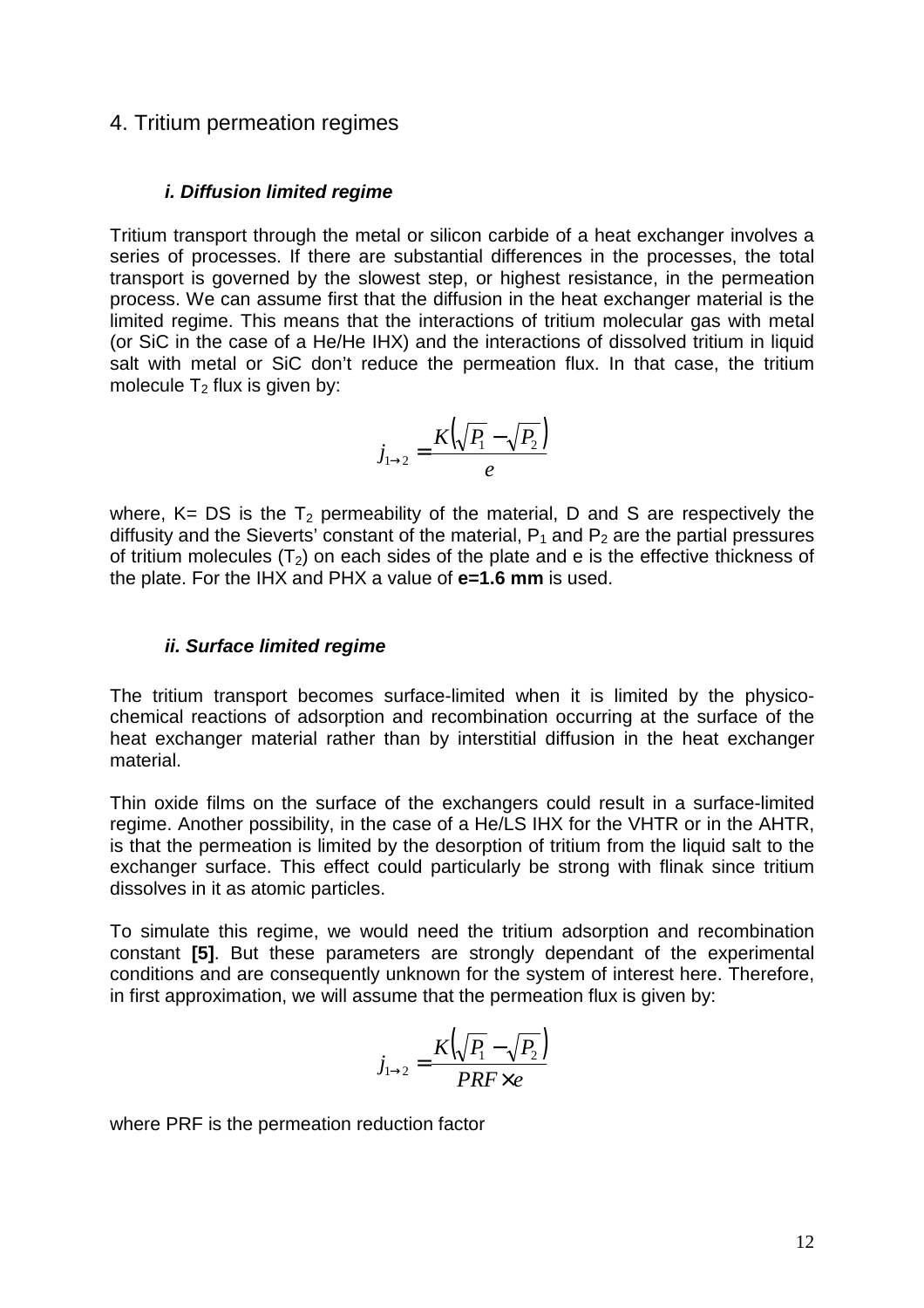The behavior of liquid salts with the IHX and PHX materials has been studied experimentally in corrosion testing, but the impact on tritium transport is unknown. But studies have already been done to understand the behavior of tritium with water facing materials for fusion applications **[10]**. It has been shown that the permeation of aqueous tritium through a metal was three orders smaller than that of gaseous tritium. Of course, the behavior of tritium in water is completely different than that in liquid salt (formation of HTO occurs in water whereas a pair H+F- is produced in the liquid salt); but the binding energy of tritium in liquid salt probably leads to the same type of permeation reduction. For this reason PRF values ranging between 10 and 1000 are studied here.

### **iii. Materials parameters**

Here are the materials parameters we will need for our tritium transport study. Even if the IHX and PHX operate at below 1000°C (~950°C), t he parameters are given at this temperature. It won't affect our tritium transport analysis since we will study the effects of the variation of these parameters. In fact, they will probably vary with experimental conditions.

Liquid fluoride salts have very low chemical reactivity with nickel based alloys (such as Hastelloy XR), that's why we plan to use nickel based alloy for the IHX.

### **At 1000°C, the tritium molecule (T <sup>2</sup>) permeability for Hastelloy XR is: K**<sub>XR</sub>=6.5x10<sup>-10</sup> mol.m<sup>-1</sup>s<sup>-1</sup>Pa<sup>-0.5</sup> [1].

**At 1000°C, the T <sup>2</sup> permeability for SiC is: KSiC=2x10-15 mol.m-1s -1Pa-0.5 [3]**. We will use this data for the PHX.

In the case of a helium/liquid salt exchanger, we also need the solubility of tritium in liquid salt. **At 1000°C, the solubility of hydrogen molecules (H <sup>2</sup>) in Flinak is**   $S_{Ls}$ =10<sup>-5</sup> mol.m<sup>-3</sup>Pa<sup>-1</sup> [2]. The concentration  $C_T$  of tritium is given by the Henry law:  $C_T = S_{LS}P_{T2}$ . We will assume that the solubility is the same for  $T_2$  (it is probably smaller since the repulsive macroscopic surface tension is larger for tritium). Impurities in liquid could also modify the solubility. For example, hydrogen will probably diffuse through the PHX, and its presence will reduce tritium solubility in the salt.

If we choose another liquid salt, the tritium solubility would probably change since tritium behavior depends on the chemical species in the salt. The solubility of tritium in flinak is high in comparison to several other liquid salts including flibe. Studies have already been done on tritium transport in flibe for fusion applications. They show that at 500°C the solubility of hydrogen is a thousand times lower than that of hydrogen in flinak **[9]**. A proposed explanation for this difference could be that hydrogen in flinak doesn't dissolve as a hydrogen molecule, whereas it is thought to be the case in flibe. The relatively good solubility of tritium in flinak means that it could provide a good tritium permeation barrier.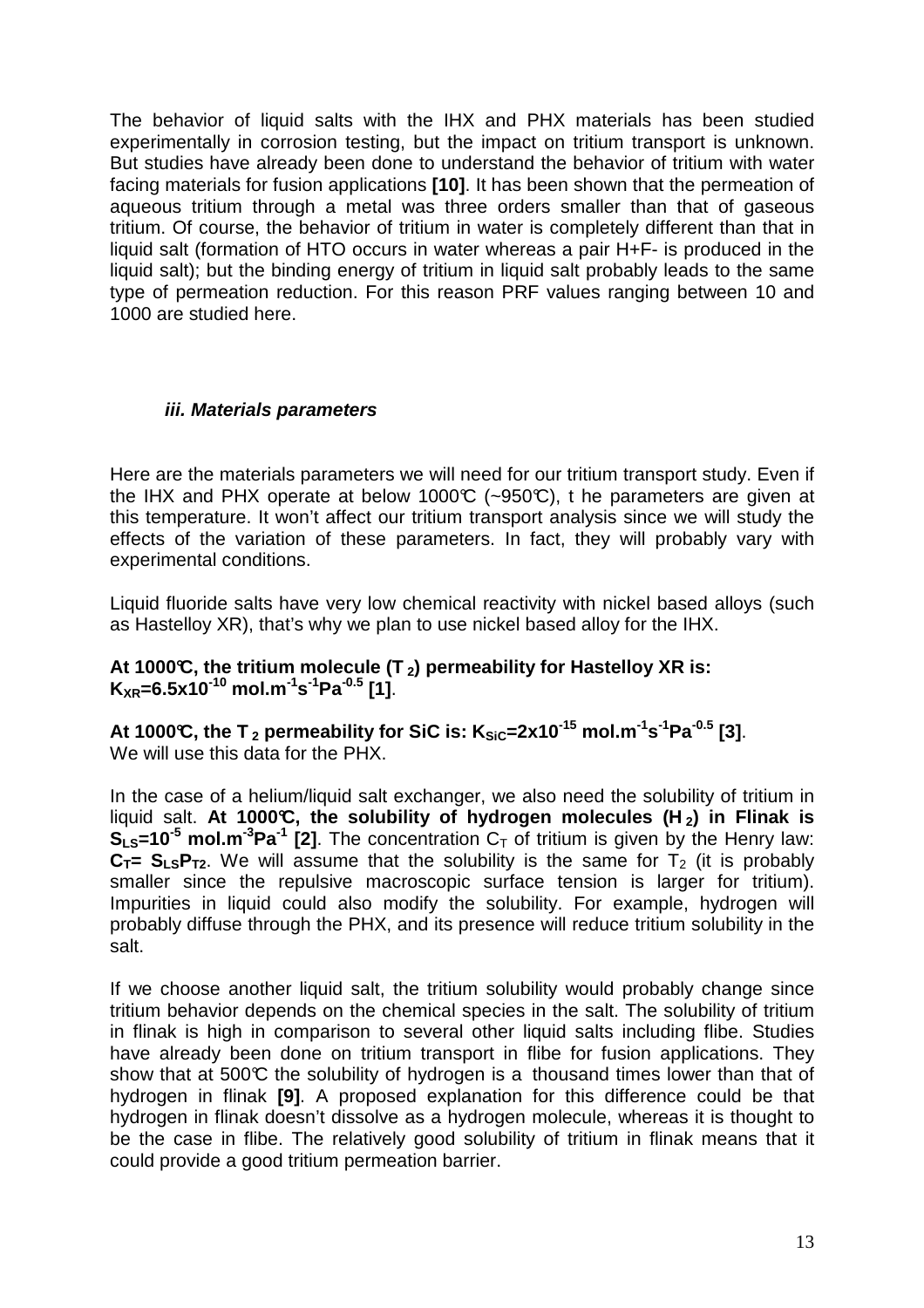# III. Tritium transport analysis

The following simulations are performed for just after the start-up of the reactor, which is the worst case for tritium production. We first study the tritium inventory without any tritium removal systems. Then, we will talk about the possible need for tritium removal to control the tritium inventory and concentrations.

We study the three envisaged designs: the VHTR with a helium intermediate loop, the VHTR with a liquid salt intermediate loop and the AHTR;

### 1. The VHTR with a helium intermediate loop

### **i. Diffusion limited regime**

If we assume the diffusion limited regime (PRF=1), a significant part of the total amount of tritium  $(N_0 \sim 5q)$  has diffused in the hydrogen side of the reactor. In fact, after 600 days, almost 2 g of tritium have permeated through the Process Heat Exchanger (Fig. 4).



By considering the hydrogen flow  $(Q=1 \text{ kmol.s}^{-1}$  for the VHTR), we deduce the activity of hydrogen (Fig. 5). The average activity is approximately 6000 Bq/g of hydrogen. It is much larger than the harmless limit (6 Bq/g of H<sub>2</sub>).

Here are some commentaries:

Fig. 4 shows that the amount of tritium is almost equal in the primary and in the secondary coolants. It comes from the fact that the steady state between the primary and the secondary coolant is fast. In fact, the time scale for tritium diffusion through the metal plate is only:  $\tau = e^2/D_{XR} = 2$  min. Therefore, tritium partial pressure in both coolants is equal (Fig. 6), and since we have assumed that the volumes of the primary and secondary coolant are the same, the amount of tritium is also the same.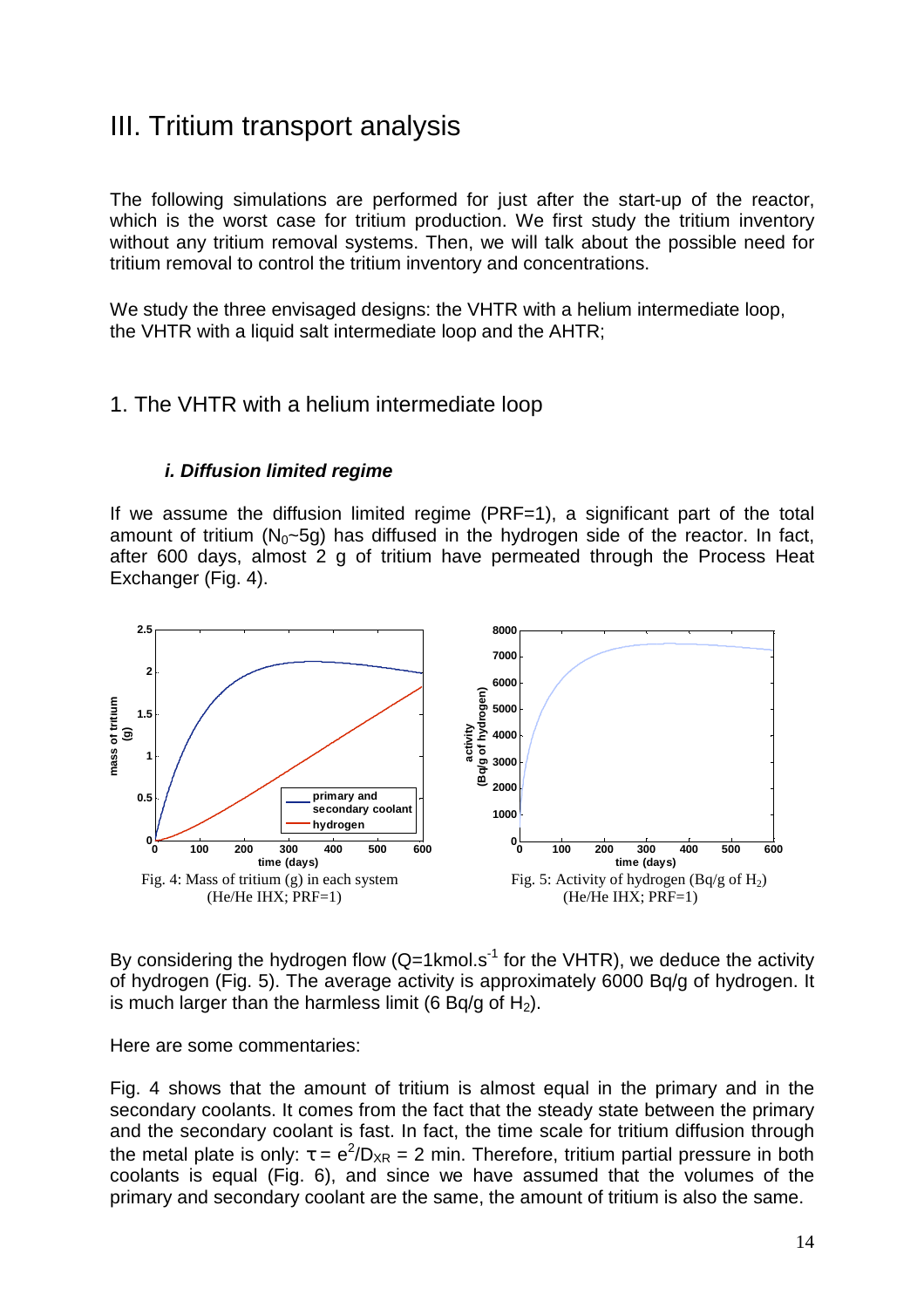

Although the permeability for the IHX material (Hastelloy) is almost  $10^5$  bigger than that for the PHX (SiC), the fluxes of tritium in the IHX and in the PHX have the same order of magnitude (Fig.7).

To understand it, we have to compare the tritium fluxes  $j_{12}$  and  $j_{23}$  through the IHX and the PHX, respectively.

We have: *e*  $P_1 - \sqrt{P_2}$  $j_{12} = K_{XR} \frac{\sqrt{11} \sqrt{12}}{1}$ 12 −  $= K_{xx} \frac{\sqrt{P_1 - P_2}}{2}$  with  $\sqrt{P_1 - P_2} \approx 0$  (see explanation below) At the same time, the partial pressure of tritium is negligible in the hydrogen generation system. That's why the flux in the PHX is given by the following equation: *e*  $K_{SiC}$   $\sqrt{P_2}$  $j_{23} = \frac{N_{SiC} V I_2}{I}$ 

Since  $K_{\text{XR}} \ll K_{\text{Sic}}$ , it explains why the fluxes have the same order of magnitude.

#### **ii. Surface limited regime**

In the case of Helium/Helium exchanger, the formation of thin oxide films on the surface of the exchangers is the most important permeation reduction factor. These oxide films would probably reduce the thermal conductivity and therefore, we will certainly try to reduce to the maximum their formation in the exchangers. That's why, here, we only study the effect of a permeation reduction factor of 10.

With this hypothesis, the efficiency of the permeation barrier effect is stronger (Fig. 8). As expected, the effect is the reduction of hydrogen activity by a factor 10. During the first years after the start-up of the reactor, the average activity is 700 Bq/g of  $H_2$ (Fig. 9).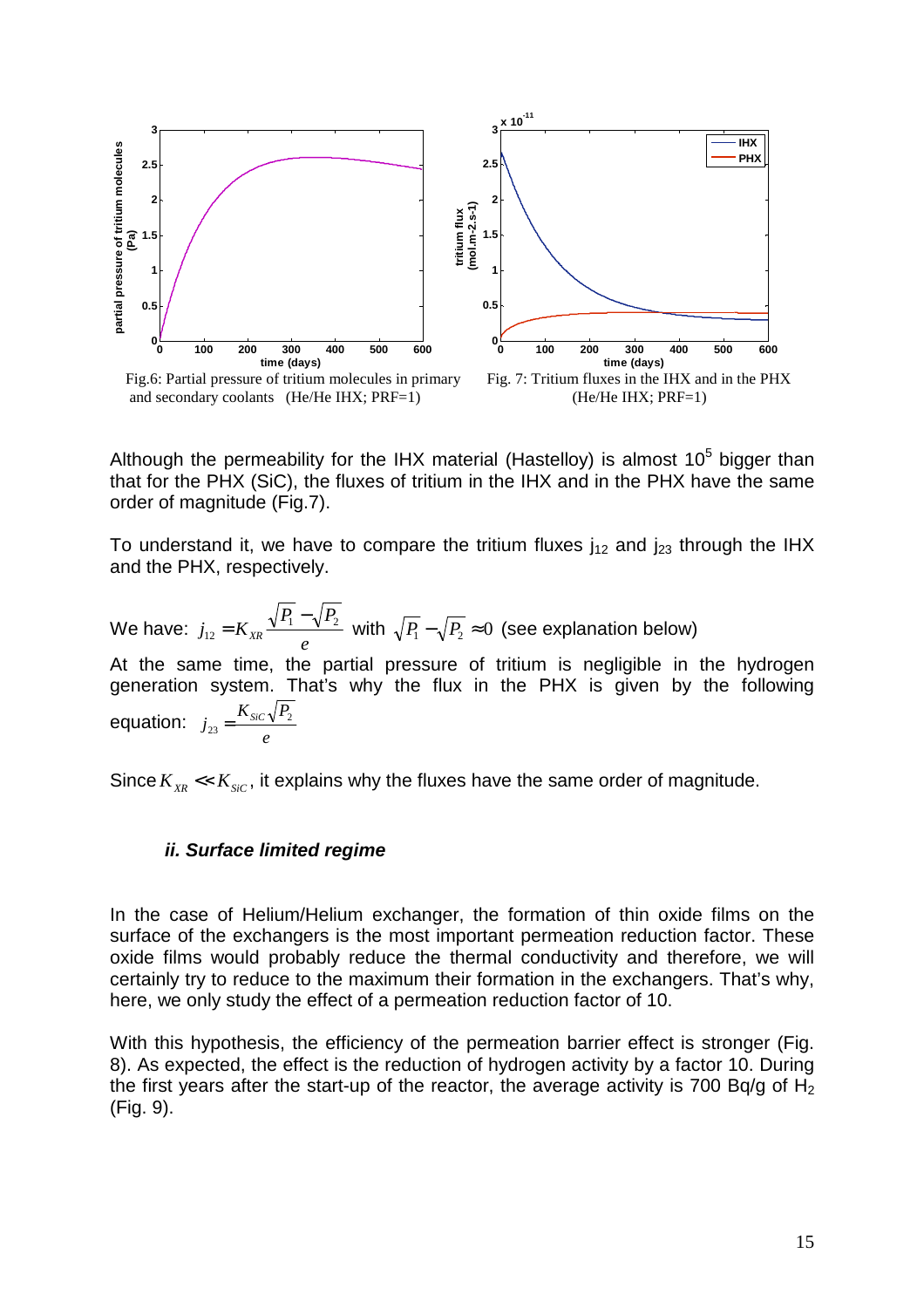

We have studied the effects of bigger permeation factors, and the simulations have shown some interesting behaviors. Only the modification of the permeability of the PHX (silicon carbide) has an influence. The modification of the permeability of the IHX by a factor 1000 doesn't change the results. It comes from the fact that even if the permeability of Hastelloy increases by a factor of 1000, the steady state between the primary and the secondary coolant would still be very fast.

We have also assumed that the permeability for silicon carbide was reduced by a factor 10 (Fig. 10).

![](_page_15_Figure_3.jpeg)

 Fig. 10: Tritium mass in each system with the hypothesis that we reduce SiC permeability by a factor 10

With this assumption, the SiC is not a tritium permeation barrier anymore. The tritium is almost diffused instantaneously to hydrogen. It proves the necessity to build the PHX with SiC (or another material with the same tritium permeability).

These simulations show that it would be very interesting to have a better understanding of the coolant/SiC interface.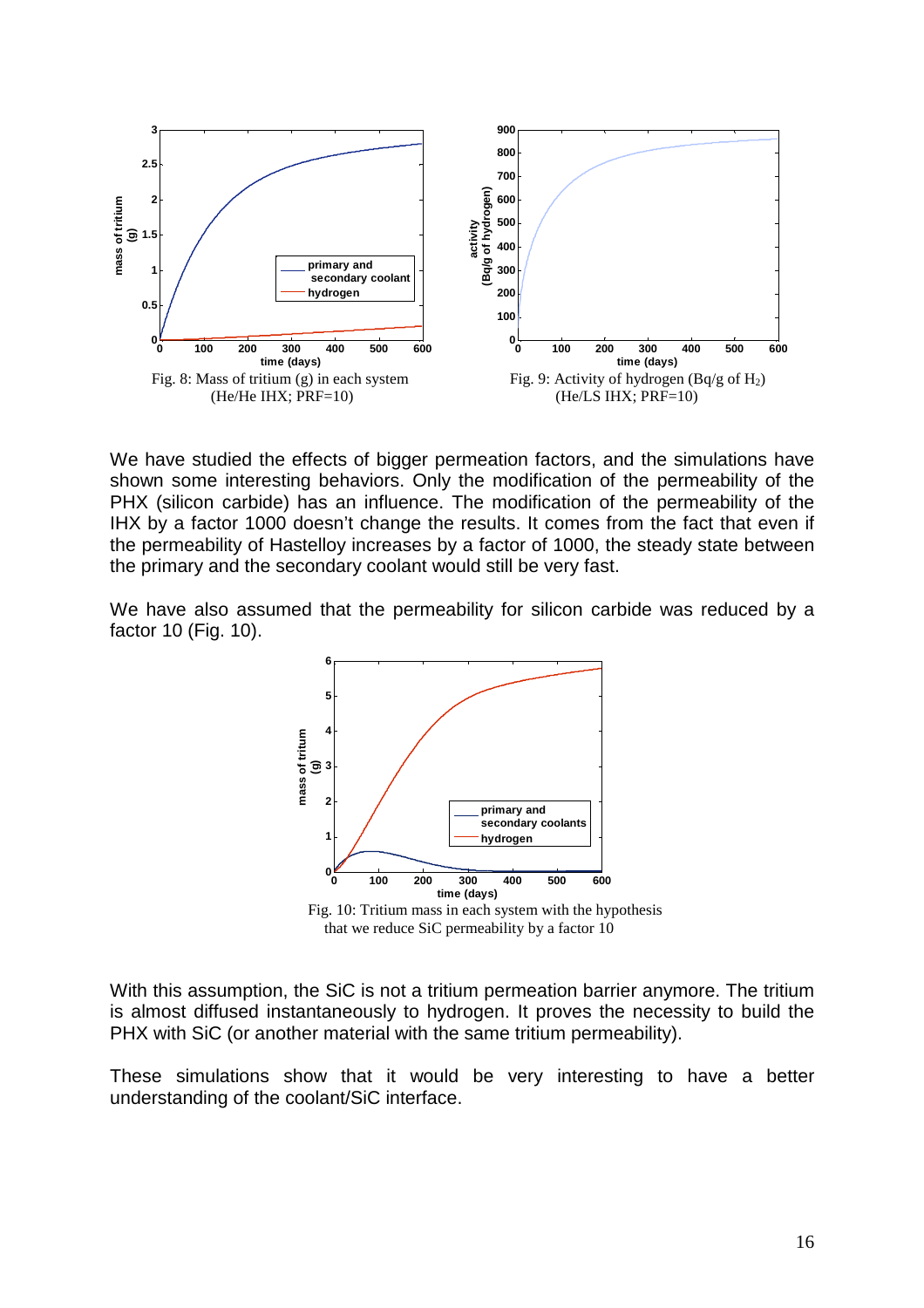### 2. The VHTR with a liquid salt intermediate loop

#### **i. Surface limited regime**

The feasibility of fluoride salt use as a heat exchange fluid for high temperature applications has been demonstrated **[4]**; there are some possible approaches to control corrosion and redox potential in fluoride salts. Nevertheless, in the case of a liquid salt exchanger, the surface effects could particularly be strong (for instance, the tritium desorption from the liquid salt to the exchanger). That's why, in the case of a Helium/Liquid Salt IHX, we study tritium transport with permeation reduction factors from 10 to 100.

Fig. 11 shows the tritium inventory for a permeation reduction factor equal to 10. The permeation barrier is efficient but not sufficient. For PRF=100, the activity of hydrogen is below 200 Bq/g (Fig. 12). But stronger surface effects of the liquid salts could be expected.

![](_page_16_Figure_4.jpeg)

In comparison to the He/He IHX (Fig. 9), for the same permeation reduction factor (PRF=10), the activity of hydrogen is larger. Since the tritium solubility in the liquid salt is low, very little tritium permeates in the intermediate loop. Therefore the tritium partial pressure is bigger (5 Pa instead of 2.5 Pa in He/He VHTR) and thus, the flux through the PHX is somewhat larger.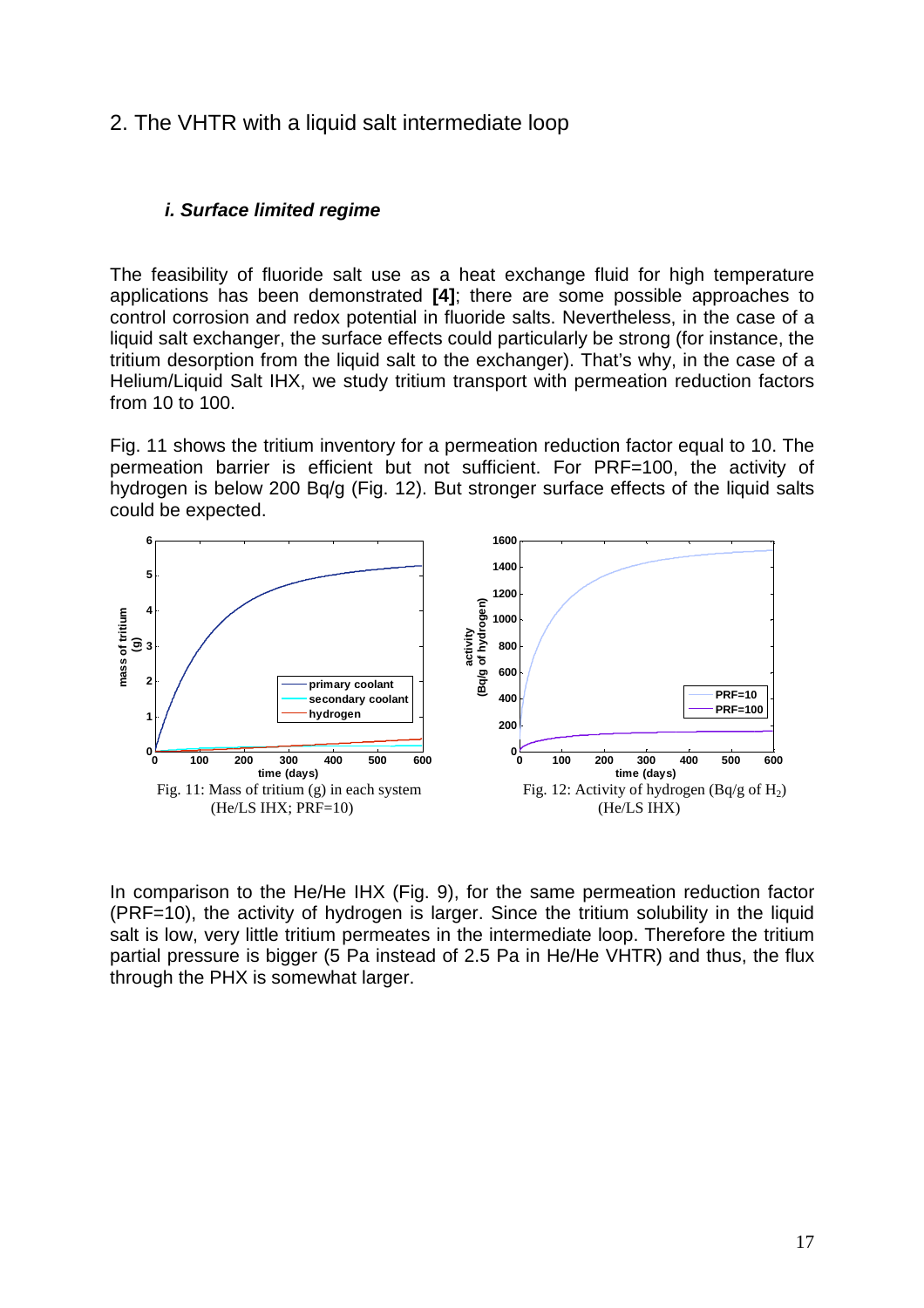#### **ii. Liquid salt solubility influence**

We are studying the influence of the variation of the tritium solubility in liquid salt. The solubility of tritium in flinak is relatively high. But some impurities (especially hydrogen) could reduce it.

![](_page_17_Figure_2.jpeg)

Fig. 13: Masses of tritium if there are no impurities Fig. 14: Masses of tritium if there is some impurities in flinak (PRF=10) in Flinak (ideal solubility divided by a factor 10: PRF=1 in Flinak (ideal solubility divided by a factor 10;  $PRF=10$ )

Fig. 13 and 14 clearly show that, in the VHTR, the variation of liquid salt solubility does not influence the amount of tritium in hydrogen. In fact even if the solubility changes, the amount of tritium in the liquid salt is so small in comparison to the amount of tritium in the primary coolant (Fig. 11) that it has no influence on the partial pressure and consequently, no influence on the tritium permeation flux.

### 3. AHTR

Here is the tritium inventory in the AHTR with PRF=10 (Fig. 15). In this reactor, the primary and secondary coolants are liquid salts (130  $m^3$  and 50  $m^3$  are the volumes of the primary and secondary coolants, respectively).

![](_page_17_Figure_8.jpeg)

![](_page_17_Figure_9.jpeg)

in the AHTR (PRF=10) and secondary coolants in the AHTR (PRF=10)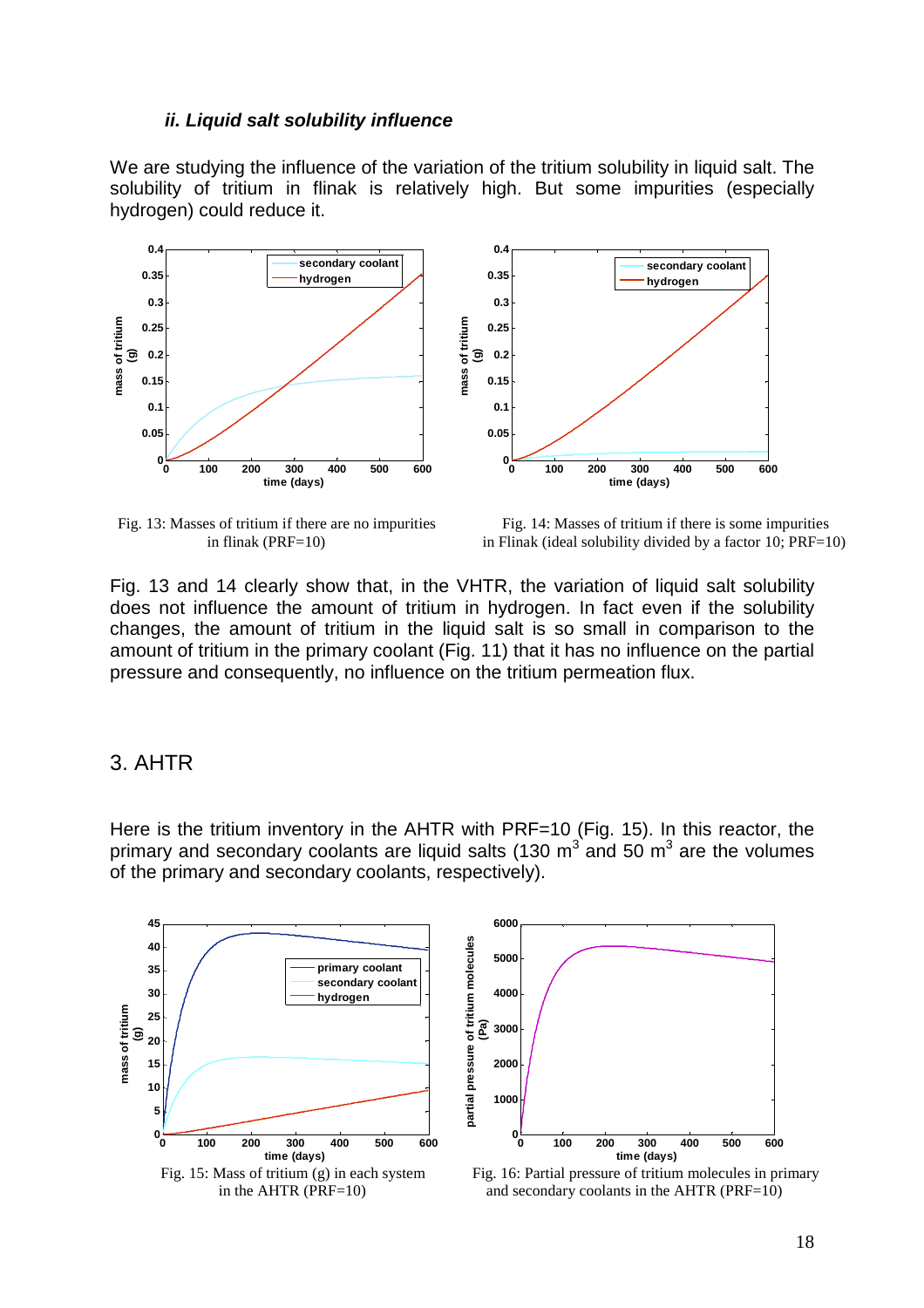The tritium partial pressure is about one thousand time larger in this reactor than in the VHTR (Fig. 16): 5000 Pa instead of 5 Pa. This increasing comes from the low tritium solubility of the primary coolant. This high partial pressure makes it possible that a large fraction of the tritium production could be recovered through the primary salt cover gas system.

The consequence of this high partial pressure, if the tritium were not removed, is a high hydrogen contamination by hydrogen: if we consider a permeation reduction factor of 10, the activity of the hydrogen produced during the first years of the reactor would be 9000 Bq/g (Fig. 17 below). But the use of liquid salts in this reactor could lead to important surface's effect. If we assume PRF=1000, the activity of hydrogen would be 100 Bq/g. But, it is still above the harmless limit (6 Bq/g).

![](_page_18_Figure_2.jpeg)

We have also studied the effects of tritium solubility variations (a permeation reduction factor of 100 has been hypothesized). First, if we assume that both coolants have the same tritium solubility as flinak (which is high in comparison to other liquid salts), the hydrogen activity is  $A_1$ =1000 Bq/g (purple curve).

As we saw in the preceding section, impurities could reduce trititum solubility. If we assume that it is reduced by a factor 10 in both coolants, the hydrogen activity becomes  $A_2=3000$  Bq/g (orange curve). Therefore, the variation of the liquid salt solubility has an influence in the AHTR. Contrary to the VHTR, its presence in the primary loop affects the tritium partial pressure in the reactor and thus in the absence of tritium recovery its diminution increases the contamination of hydrogen (We can verify that  $A_2 \approx \sqrt{10} A_1$ ).

At last, the green curve represents the case where the solubility of the primary salt is one hundred times lower than the one of the secondary salt (clean flinak). This case is the most realistic. In fact, in the primary loop, we plan to use flibe which has low tritium solubility, whereas the use of flinak with relative high solubility is the most probable in the intermediate loop. In that case, the hydrogen activity is 1800 Bq/g. Therefore, in the case without tritium recovery the low tritium solubility of flibe in the primary loop could be compensated by the high one of flinak.

To conclude, we can notice that it would be very useful to know with accuracy the tritium solubility in the salts to predict with precision the tritium behavior in the AHTR.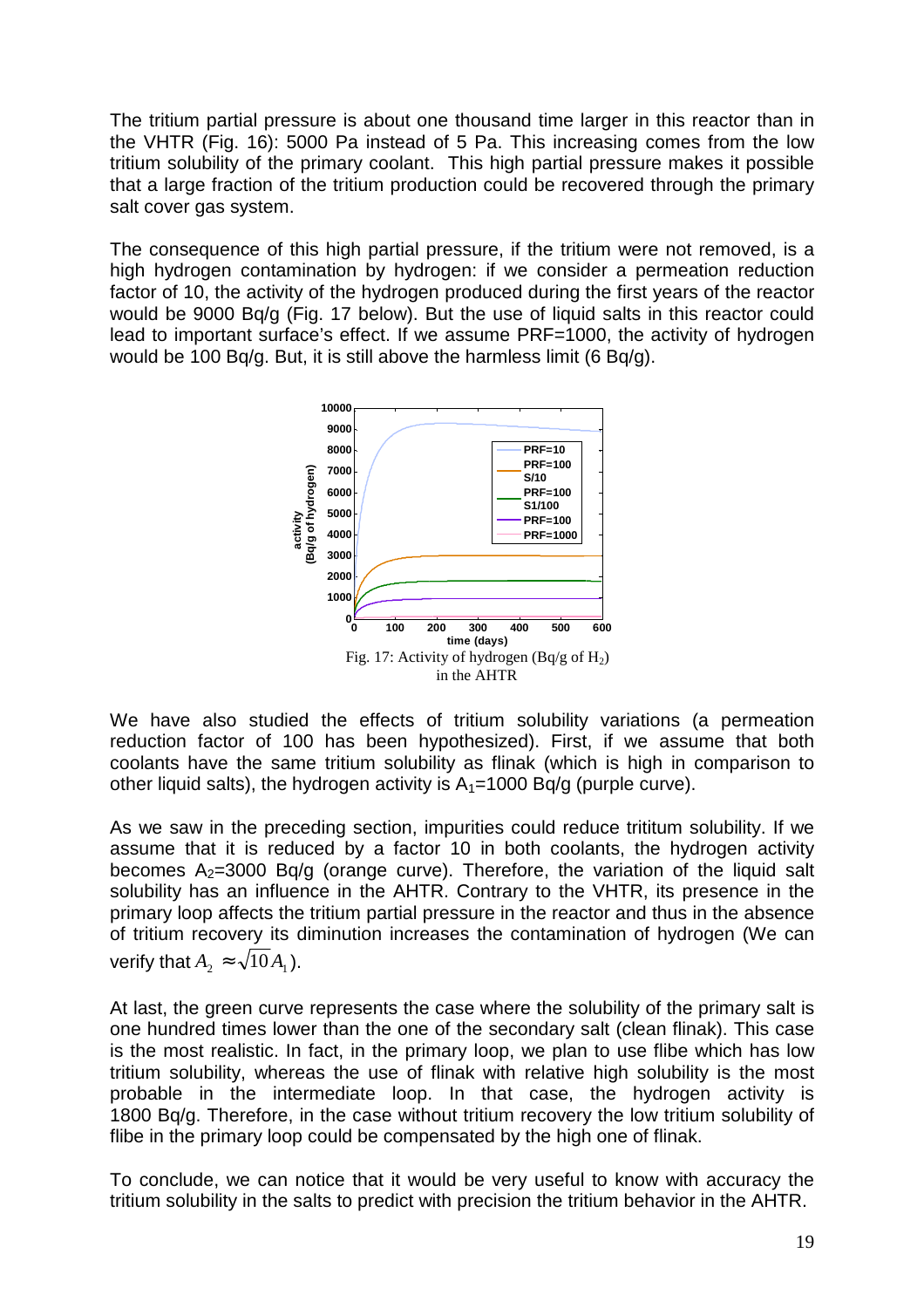### 4. The hot leg path

The liquid salt hot leg is assumed to be 100 m long between the IHX and the PHX. For liquid salts, the piping operates at the salt temperature and insulation is placed on the outside of the pipe. The high temperature in the metallic wall of the hot leg could present an important transport path for tritium into the insulation system surrounding the piping. This pathway is not expected in the helium piping because it has internal insulation and a much cooler outer wall that makes the metal relatively impermeable to tritium.

If we assume that there is a thin gas layer between the outside of the pipe and the insulation system, and if this gas layer is purged by a tritium removal system so the tritium partial pressure is small, then the tritium flow through the hot leg pipe wall is

given by: 
$$
Q = 2\pi L \frac{K_{XR}\sqrt{P_2}}{\ln \frac{d_2}{d_1}}
$$

where,  $d_1=0.2$  m is the pipe inside diameter and  $d_2=0.26$  m is the pipe outside diameter.

We can notice that this gas layer is probably not thermally interesting (heat losses to the environment from the secondary heat transport system shall be limited to less than 1%); but the goal of this analysis is to study the possible efficiency of purging the hot leg insulation system for tritium removal.

#### **i. VHTR**

The study shows that one year after the start-up of the reactor almost all tritium has permeated through the hot leg (Fig. 18 and 19).

![](_page_19_Figure_8.jpeg)

Fig. 18: Tritium masses in each system by considering Fig. 19: Tritium mass which permeates through the hot leg path (He/LS IHX;  $PRF=10$ ) the hot leg path (He/LS IHX;  $PRF=10$ )

But, during the two first years, the activity of the produced hydrogen is still above the harmless limit (Fig.20).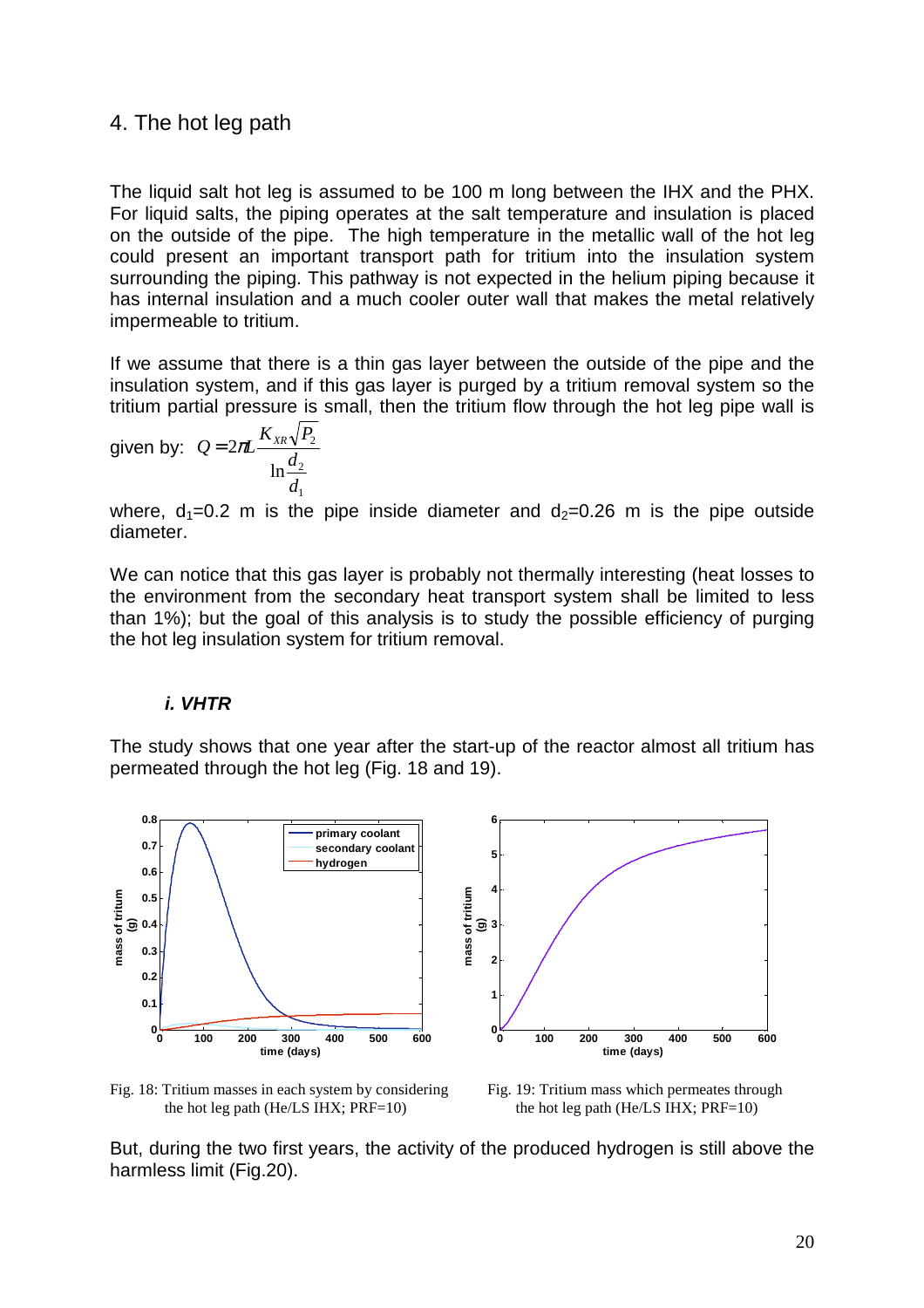![](_page_20_Figure_0.jpeg)

Therefore, the coupling with a tritium removal system in the primary coolant system is indispensable.

#### **ii. AHTR**

In the AHTR, if we consider the hot leg path, one year after the start-up of the reactor, the activity of tritium is below 10 Bq/g (Fig. 21). It corresponds to the harmless limit.

![](_page_20_Figure_4.jpeg)

the hot leg path in the  $AHTR$  ( $PRF=10$ )

Therefore, in the AHTR, the hot leg path could be efficient. The reason is the relative high tritium partial pressure in the salt (~5000 Pa). Additional tritium recovery could occur with the primary salt cover gas system.

But we can notice that the activity of the hydrogen produced during the first year after the start-up of the reactor, still remains a potential issue.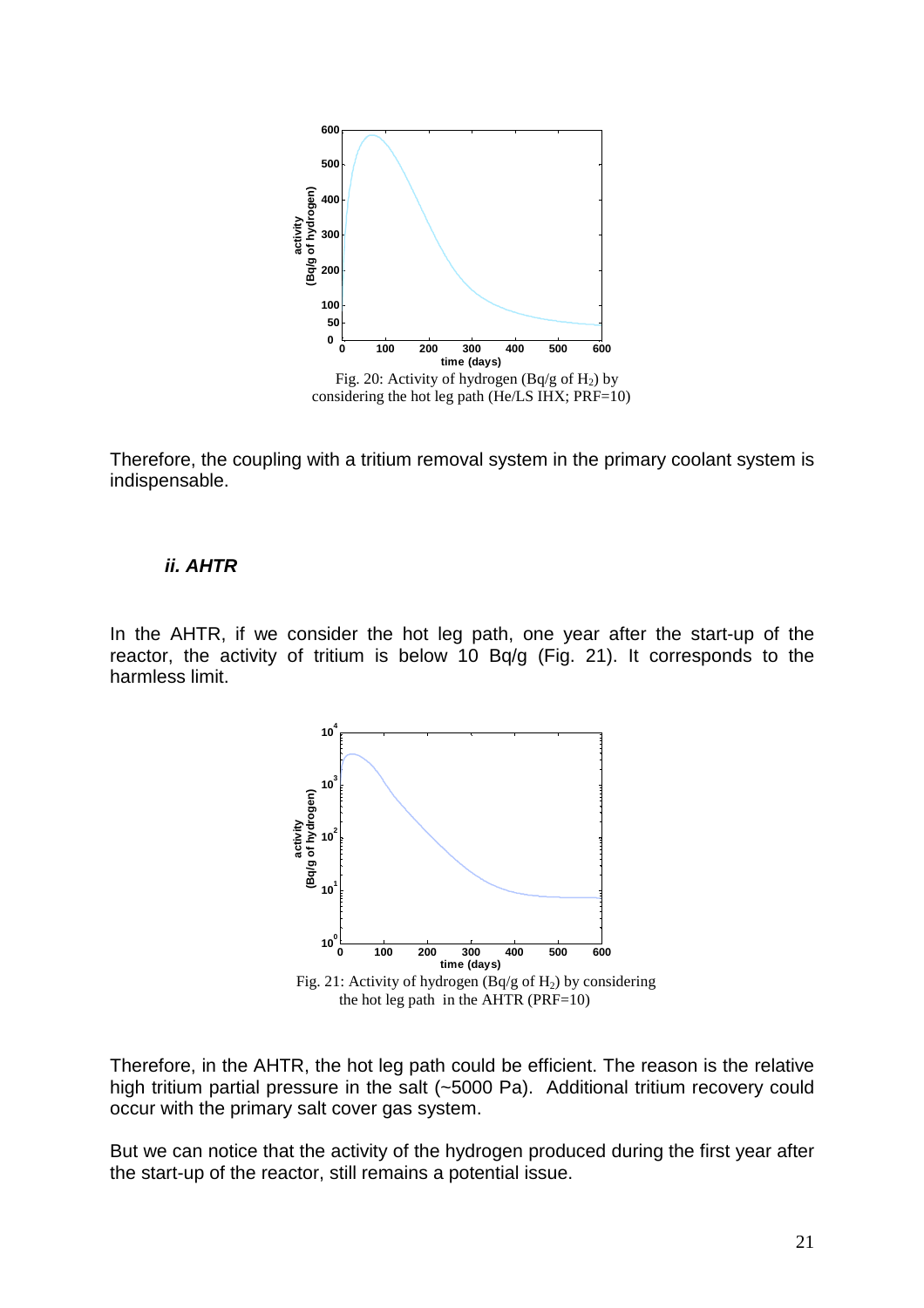# 4. Perspectives

The tritium transport study has shown that a tritium removal system is likely required if the tritium contamination of hydrogen is to be limited, with the assumption that the water resulting from hydrogen combustion is not diluted. We can determine its necessary efficiency. In the VHTR, to reach the harmless limit, the detritiation system has to maintain a tritium partial pressure of at least 0.2 Pa (in order to reduce the partial pressure by a factor 10 and thus, reduce the activity of hydrogen by a factor 100 which is 800 Bq/g with PRF=10). Some process could be used in the primary loop of the VHTR. The most common employs oxidation of tritiated gases in a catalytic recombiner and subsequent collection of HTO on molecular sieve dryers. But we don't know if this system would be sufficient and fast enough. Moreover, the addition of water in the coolant could cause oxidation issues. For the AHTR, where tritium would have a high partial pressure due to its low solubility in the primary coolant, the salt cover gas system may provide effective tritium removal and recovery.

The study of the hot leg path for the liquid salt intermediate fluid has shown that the hot leg may provide an efficient way to remove tritium from the reactor (especially for the AHTR). But it may be difficult to have a gas layer around the hot leg pipe.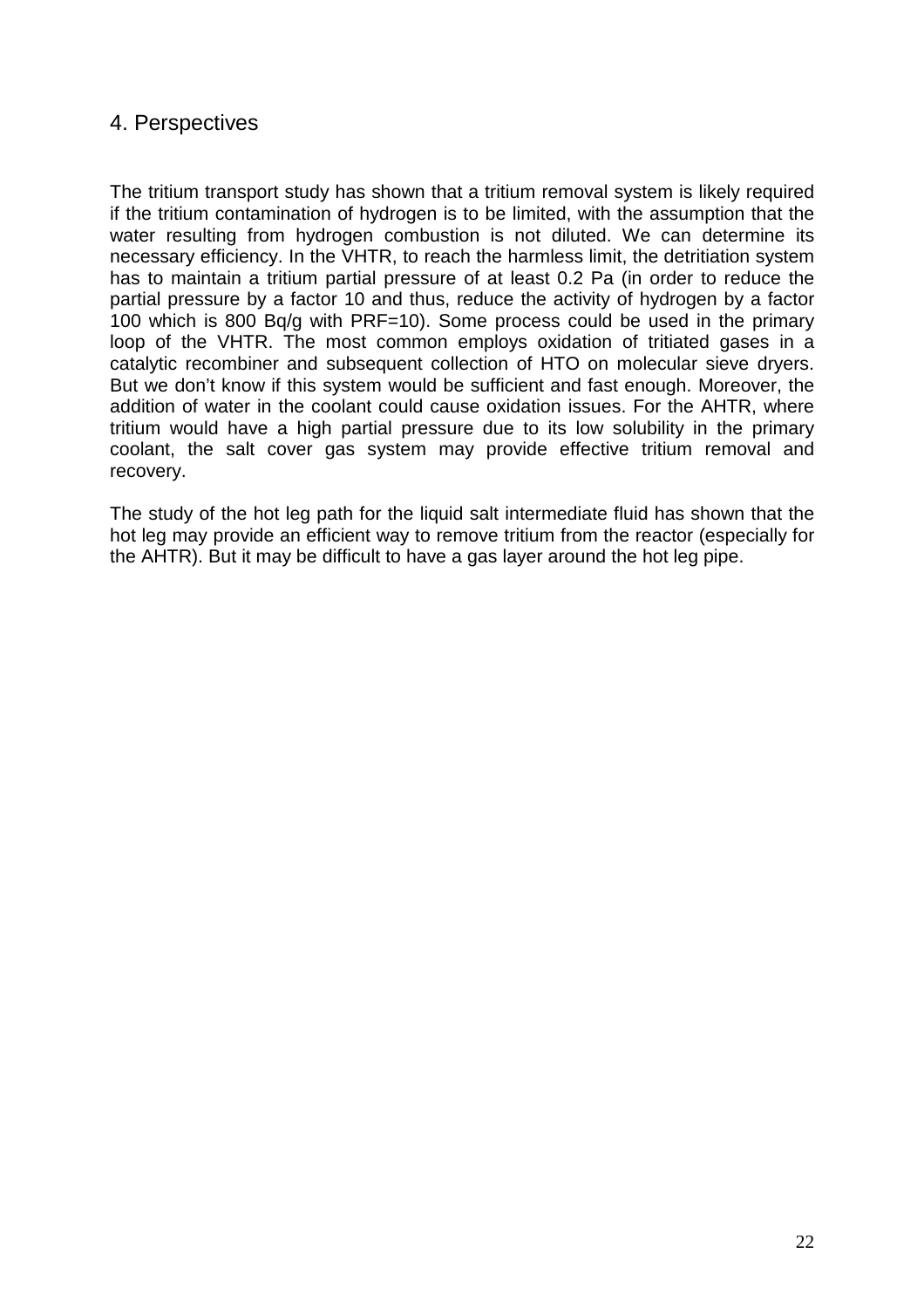# **Conclusions**

The tritium transport study served multiple purposes:

First, it has been shown that some experimental data are necessary to calculate with low uncertainty the tritium inventory in the reactor. A better understanding of the tritium transport at the liquid salt/silicon carbide interface would be very useful. It would particularly be interesting to determine the order of magnitude of the permeation reduction factor at this interface.

In spite of the uncertainties, the order of magnitude of the hydrogen activity has been calculated. The silicon carbide used in the Process Heat Exchanger is a good permeation barrier but additional tritium transport control devices are necessary to reach the regulatory requirements.

Tritium removal system from gas could be adapted to the VHTR. In the AHTR, the hot leg path may be an efficient way to remove tritium from the reactor, as could tritium recovery from the primary salt cover gas.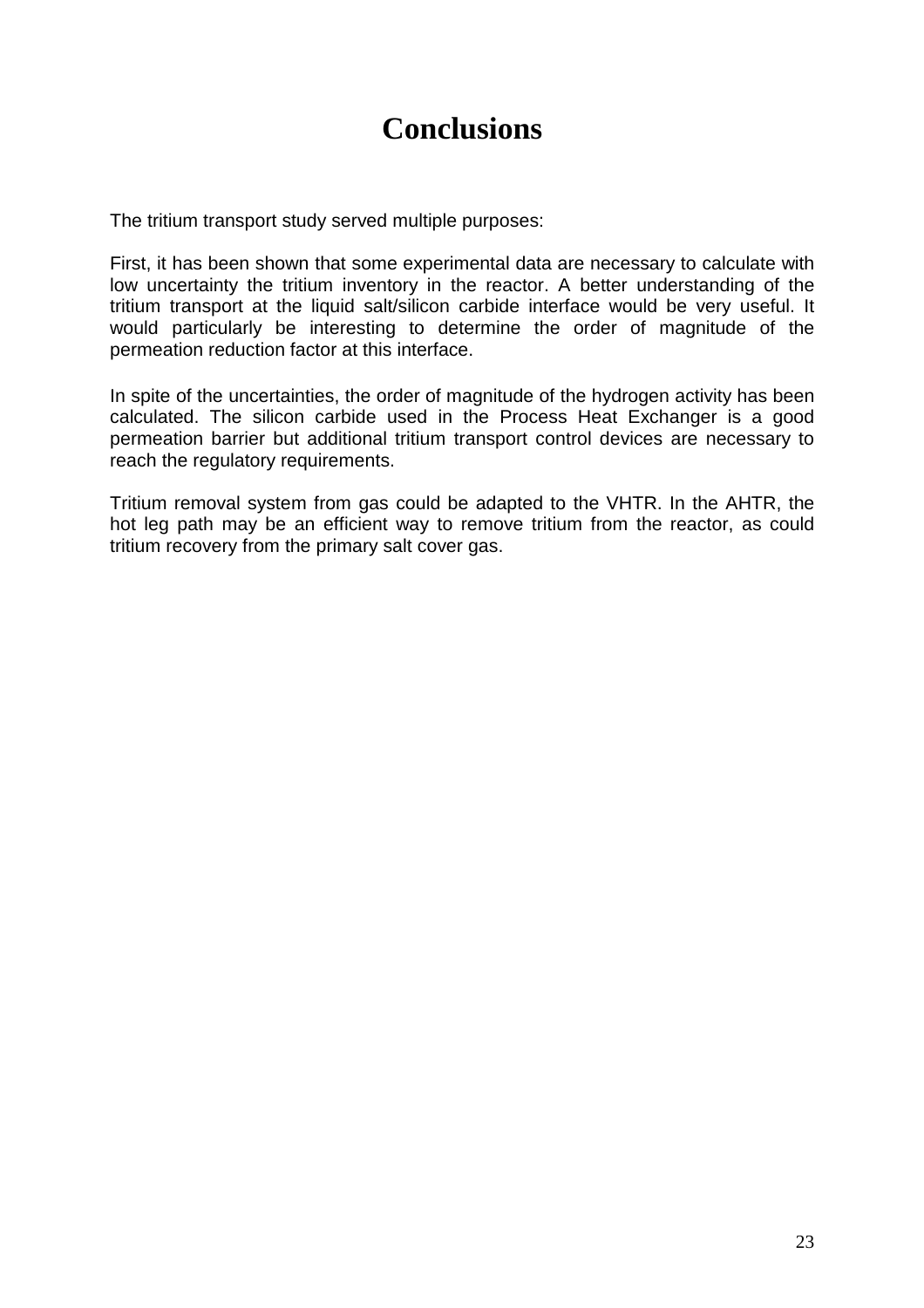# **Bibliography**

**[1]** Tetsuaki Takeda, Jin Iwatsuki, Yoshiyuki Inagak "Permeability of hydrogen and deuterium of Hastelloy XR" Journal of Nuclear Materials 326 (2004) 47–58.

**[2]** Satoshi Fukada, Akio Morisaki, "Hydrogen permeability through a mixed molten salt of LiF, NaF and KF (Flinak) as a heat-transfer fluid", Journal of Nuclear Materials 358 (2006) 235–242.

**[3]** Rion A. Causey, William R. Wampler, The use of silicon carbide as a tritium permeation barrier, Journal of Nuclear Materials 220-222 (1995) 823-826.

**[4]** Blandine Laurenty, Per F. Peterson (Research Advisor), "The LM-LS experiment: investigating corrosion control, in Liquid Fluoride Salts, by Liquid alkali Metal", Report UCBTH-06-002 (M.S. Project Report).

**[5]** G. A. Esteban, A. Perujo, L. A. Sedano, F. Legarda, B. Mancinelli and K, Douglas, "Diffusive transport parameters and surface rate constants of deuterium in Incoloy 800", Journal of Nuclear Materials 300 (2002) 1–6.

**[6]** O. Serot, C. Wagemans, J. Heyse, "New results on helium and tritium gas production from ternary fission", AIP Conference Proceedings, May 24, 2005, Volume 769, pp. 857-860.

**[7]** Per F. Peterson, H. Zhao, and G. Fukuda, "Comparison of Molten Salt and High-Pressure Helium for the NGNP Intermediate Heat Transfer Fluid"**,** Report UCBTH-03-004.

**[8]** M. N. Chubarov, M. V. Krivosheev, "Behaviour of tritium released into the working rooms of the International Thermonuclear Experimental Reactor", Plasma Devices and Operations, Vol. 14, No. 3, September 2006, 201–213.

**[9]** H. Katsuta, K. Furukawa, "Diffusivity and solubility of hydrogen in molten fluoride mixture (LiF-NaF-KF)", Fusion Engineering and Design, Volume 81.

**[10]** Hirofumi Nakamura, Masataka Nishi, "Experimental evaluation of tritium permeation through stainless steel tubes of heat exchanger from primary to secondary water in ITER", Journal of Nuclear Materials 329–333 (2004) 183–187.

**[11]** Alain Griveau, Per Peterson (Research Advisor), "Modelling and Transient Analysis for the Pebble Bed Advanced High Temperature Reactor (PB-AHTR)", UCBTH-07-001 (M.S. Project Report).

**[12]** Massimiliano Fratoni, Ehud Greenspan, Per Peterson, "Neutronic and Depletion Analysis of the PB-AHTR", Paper Prepared for Global 2007: Advanced nuclear fuel cycle and systems, Boise, Idaho.

**[13]** Thermal Neutron Cross Sections: http://ie.lbl.gov/ngdata/sig.htm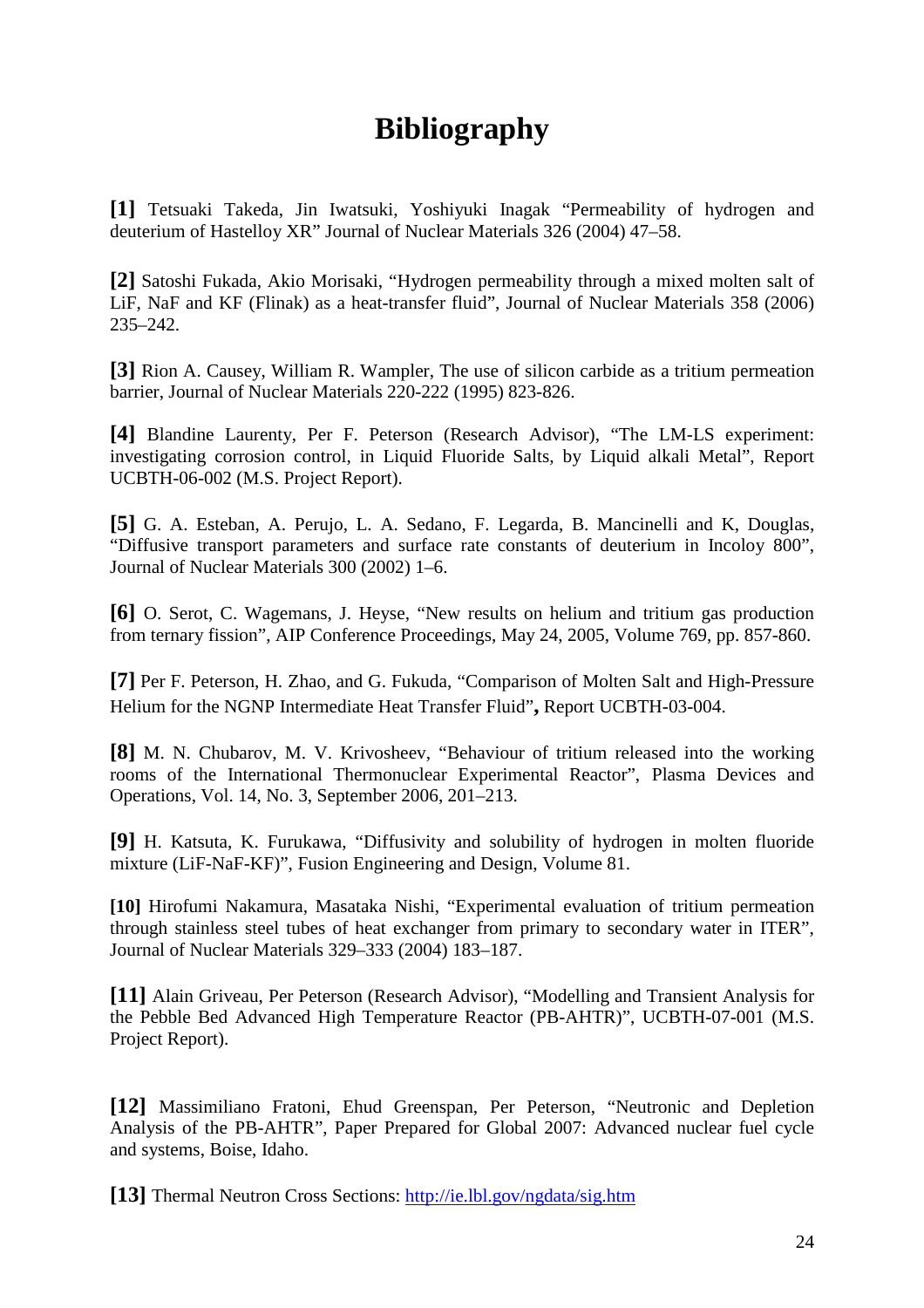**[14]** C. W. Forsberg, *"*Production of hydrogen using nuclear energy", International Scientific Journal for Alternative Energy and Ecology,  $N^{\circ}2$  (10) (2004).

**[15]** C. W. Forsberg, P. F. Peterson, L. J. Ott, "The Advanced High-Temperature Reactor (AHTR) for Producing Hydrogen to Manufacture Liquid Fuels", Paper Prepared for Rohsenow Symposium on Future Trends in Heat Transfer, MIT (2003).

**[16]** Tae-Keun Park, Seon-Ki Kim, "Tritium: its generation and pathways to the environment at CANDU 6 generating stations," Nuclear Engineering and Design 163 (1996) 405–411.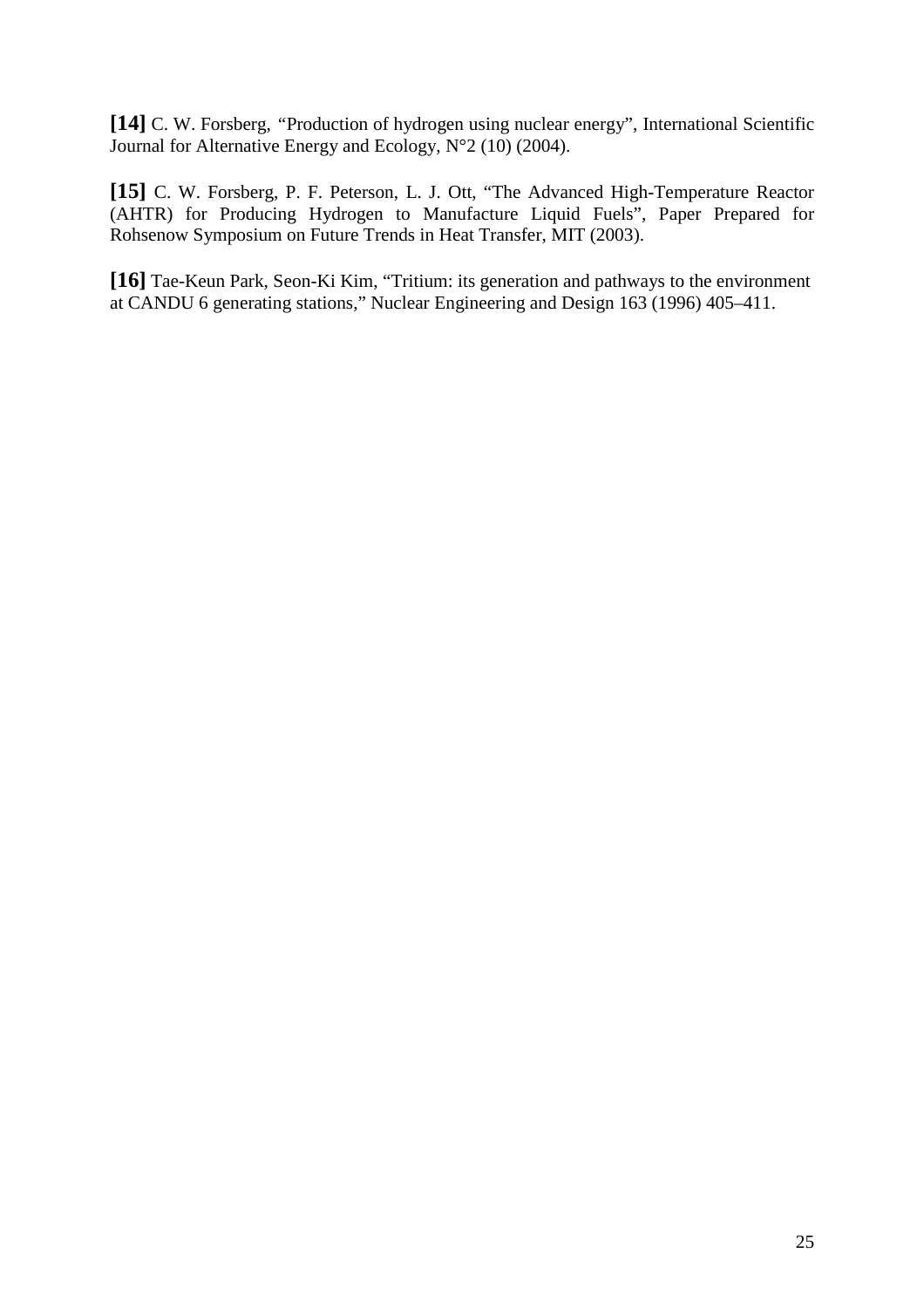# **Appendices**

# Appendix 1:

|                                   | Flibe | Water | Sodium | Helium |
|-----------------------------------|-------|-------|--------|--------|
| $T (^{\circ}C)$                   | 700   | 300   | 550    | 700    |
| p(bar)                            |       | 150   |        | 100    |
| $\rho C_p$ ( <i>MJ</i> / $m^3K$ ) | 4.65  | 3.97  | 0.99   | 0.026  |
| k(W/mK)                           | 1.1   | 0.54  | 62     | 0.35   |
| $v.10^7$ (m <sup>2</sup> /s)      | 28    | 1.2   | 2.8    | 91     |
| Pr                                | 13    | 0.86  | 0.004  | 0.67   |

Thermophysical properties of primary coolants at their typical temperature of use

# Appendix 2:

# AHTR preconceptual design parameters

| Power level                                   | 2400 MW(t)                                  | Power density                       | $8.3 \text{ W/cm}^3$                                          |
|-----------------------------------------------|---------------------------------------------|-------------------------------------|---------------------------------------------------------------|
| Core inlet/outlet<br>temperature<br>(options) | 900°C/1000°C<br>700°C/800°C<br>670°C/705°C  | Fuel element                        | Form: prismatic<br>Diam $\therefore$ 0.36 m<br>Height: 0.79 m |
| Coolant<br>(several options)                  | $2^7$ LiF-BeF <sub>2</sub><br>$(NaF-ZrF_4)$ | Intermediate heat<br>transport loop | Molten salt<br>(Several options)                              |
| Fuel<br>Kernel<br>Enrichment                  | U carbide/oxide<br>10.36 wt % $^{235}$ U    | Vessel<br>Diameter<br>Height        | $9.2 \text{ m}$<br>19.5                                       |
| Reactor core                                  |                                             | Reactor fuel columns                |                                                               |
| Shape                                         | Annular                                     | Fuel                                | 324                                                           |
| Diameter                                      | 7.8 m                                       | Reflector (outer)                   | 138                                                           |
| Height                                        | 7.9 m                                       | Reflector (inner)                   | 55                                                            |
| Fuel annulus                                  | $2.3 \text{ m}$                             |                                     |                                                               |
| Volumetric flow rate                          | 5.5 $\rm m^3/s$                             | Coolant velocity                    | $2.3 \text{ m/s}$                                             |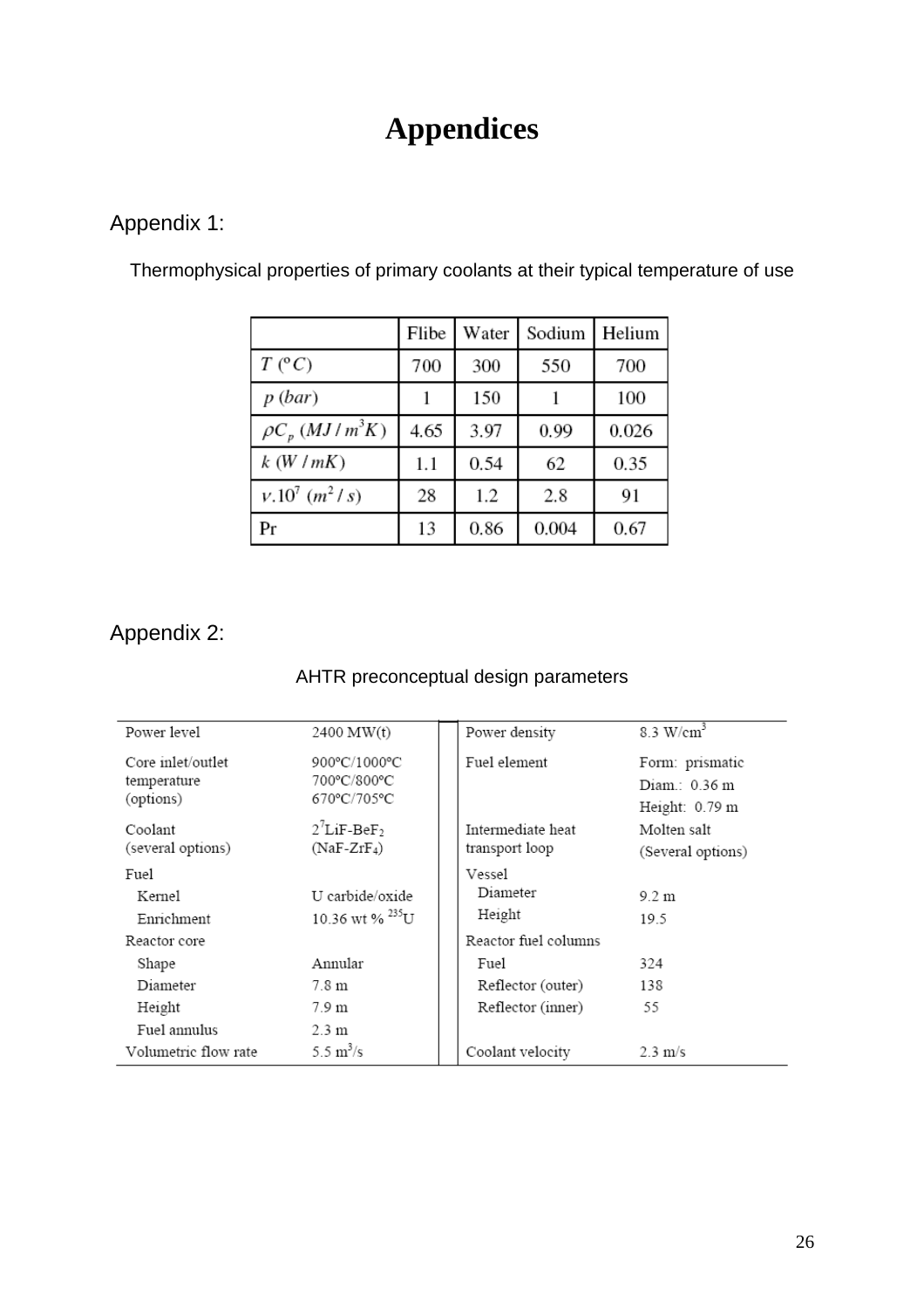Scaled comparison of the 600 MW<sub>th</sub> GT-MHR reactor and the 2400 MW<sub>th</sub> AHTR

![](_page_26_Figure_2.jpeg)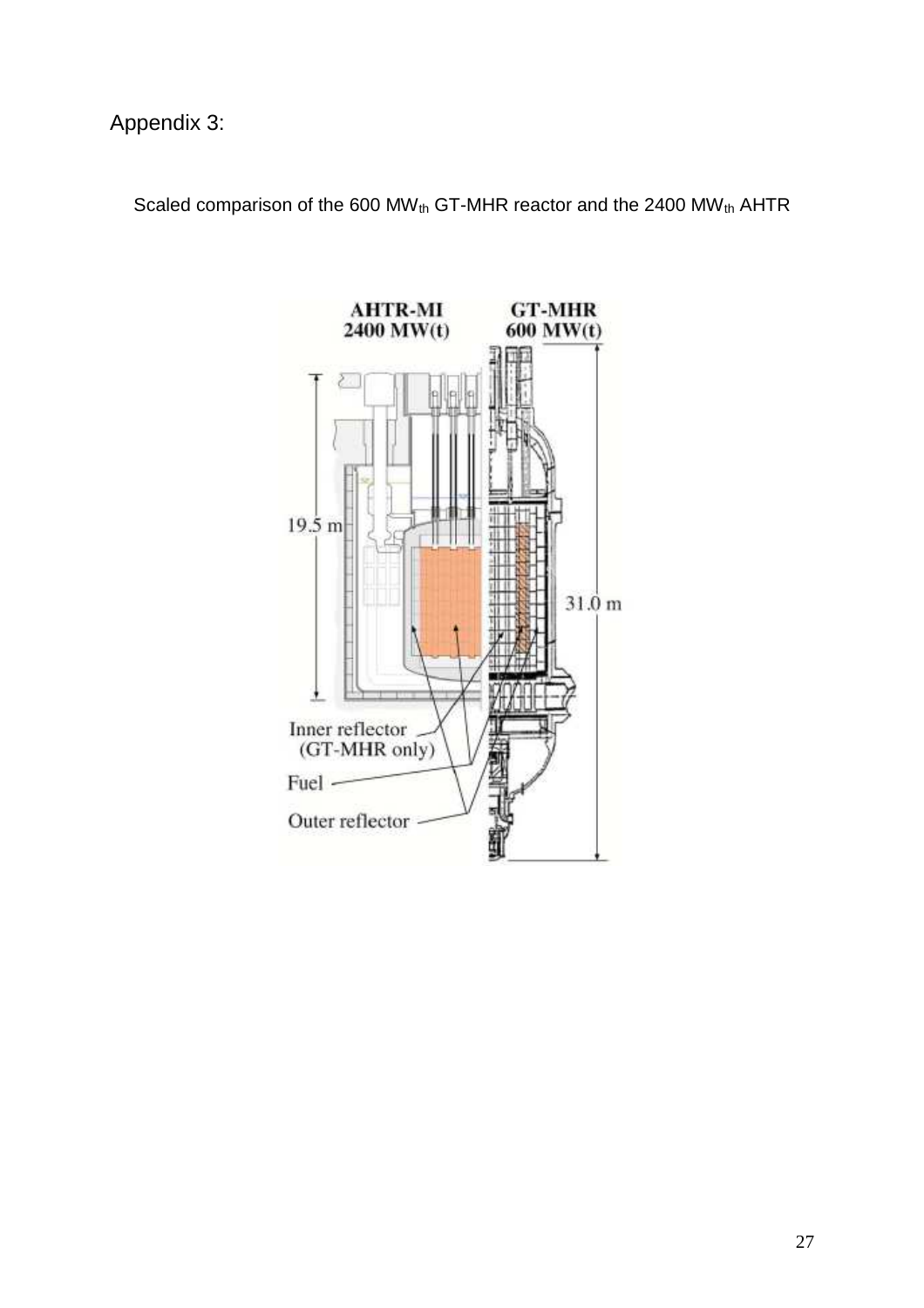# Appendix 4:

| Comparison of 600 MW $_{\text{th}}$ compact intermediate heat exchanger designs |
|---------------------------------------------------------------------------------|
| (the molten salt is flinak)                                                     |

| Primary/Intermediate Fluids                      | He/He    | He/He    | He/MS     | MS/MS       |
|--------------------------------------------------|----------|----------|-----------|-------------|
| Primary/Inter. Pressures (MPa)                   | 7.0/7.0  | 7.0/1.0  | $7.0/$ *  | */*         |
| Primary Inlet/Outlet Temp. (°C)                  | 1000/634 | 1000/634 | 1000/634  | 1000/634    |
| Intermediate Outlet/Inlet<br>Temperatures $(°C)$ | 975/450  | 975/450  | 975/560   | 975/595     |
| LMTD $(^{\circ}C)$                               | 80       | 80       | 45        | 31          |
| Primary/Inter. Pressure Loss (kPa)               | 40/19    | 2.7/9.0  | 40/13     | 24/25       |
| Primary/Inter. Pump Power (MW)†                  | 4.8/1.5  | 0.3/4.8  | 4.8/0.005 | 0.012/0.012 |
| Primary/Inter. Fin Heights (mm)                  | 2.0/2.0  | 2.0/2.0  | 2.0/1.0   | 1.0/1.0     |
| IHX flow length (m)                              | 0.76     | 0.40     | 0.89      | 1.1         |
| IHX plate area $(m2)$                            | 3200     | 5600     | 4100      | 3500        |
| IHX volume $(m^3)$                               | 13       | 23       | 14        | 9.7         |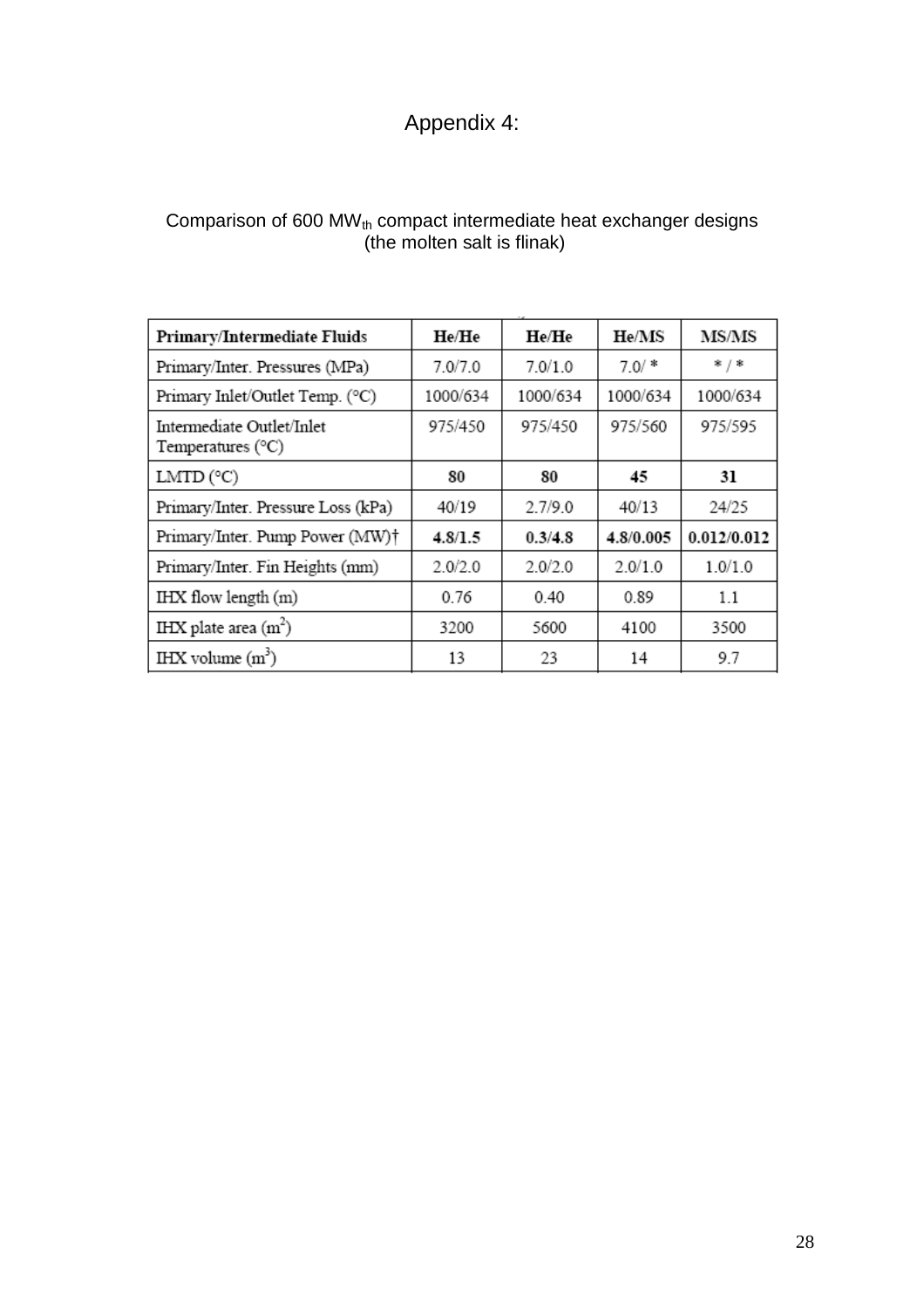## Appendix 5:

Matlab code for the modeling of the tritium transport in the VHTR with a He/LS IHX (the hot leg path is not considered)

clc; clear;

Sigma=5.3e3; %barns Phi= $1.7*10^{\text{A}}13$ ; %cm-2.s-1 (neutron flux in the helium coolant) m0=5;%g (initial amount of 4He) mp= $0.5/(3600*24*365.25)$ ; %g.s-1 (production rate by ternary fission) S1=4100; %m2 (surface area of the exchanger) Kxrt=(sqrt(2)\*10^5/(sqrt(3)\*8.314\*273.15))\*2.5e-8\*exp(-76.6e3/(8.314\*1273)); %mol.m-1.s-1.Pa-0.5 (t2) Slsh=3.98e-7\*exp((34.4e3)/(8.314\*1273)); %mol.m-3.Pa-1 (h2) V2=100; %m3 Ksict= $2*10^{\circ}(-15)$ ; %mol.m-1Pa-0.5 s-1 (t2?)

```
PRF1=10;% Permeation Reduction Factor 
PRF2=10;
```
n1=1+24\*3600e4; n2=1+24\*3600e2;  $ms1(1)=0;$  $ms2(1)=0;$  $ms3(1)=0;$  $ps1(1)=0$ ;  $ps2(1)=0;$  $jsl(1)=0;$  $js2(1)=0;$ m1=0.001;  $m2=0;$ m3=0;  $p1=0$ ;  $p2=0$ ;  $j1=0;$  $j2=0;$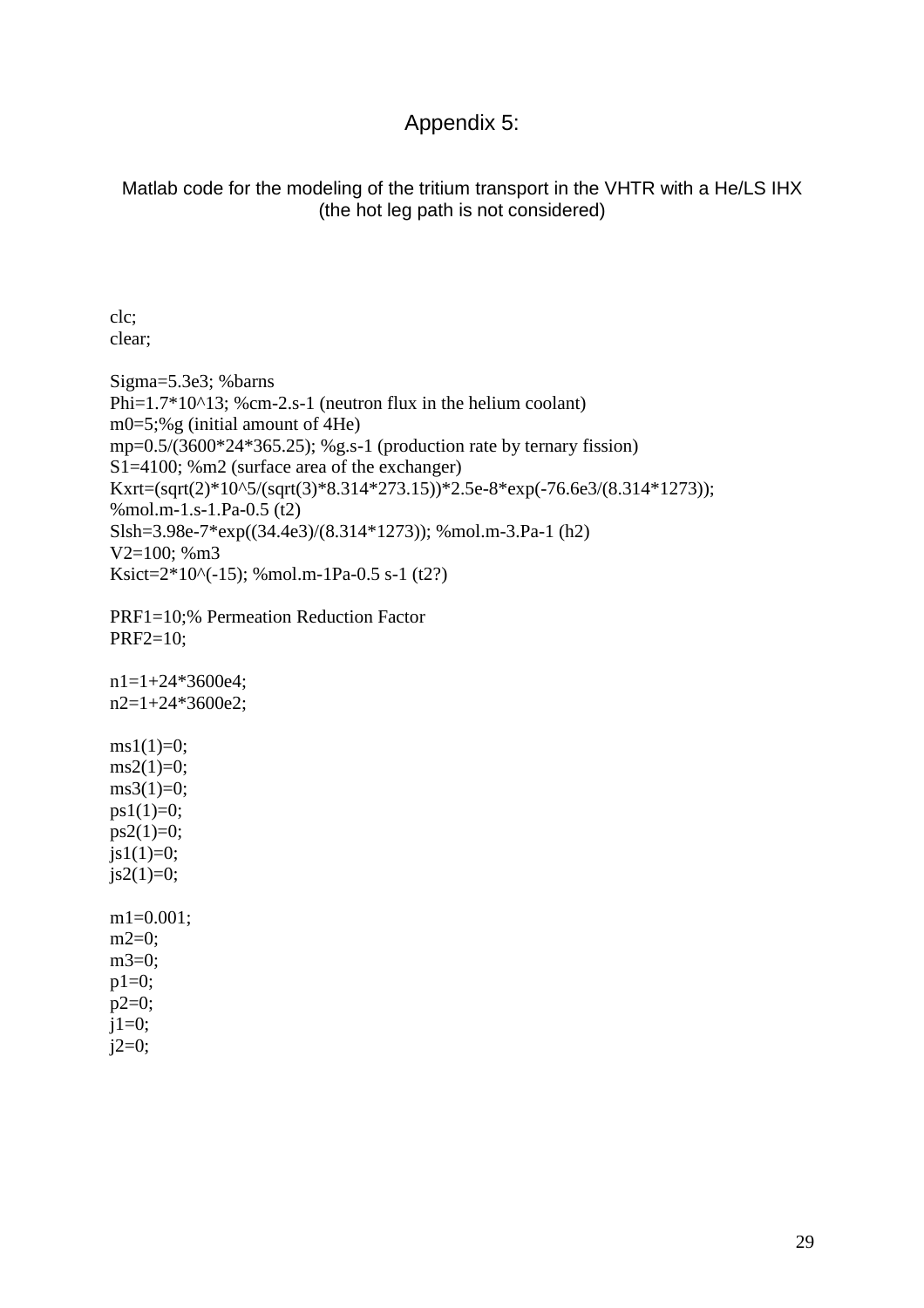### for  $i=2:3$

### for  $j=2:n1$

```
mt=m0*(exp(-Sigma*10^(-24)*Phi*0.0001*((n1-1)*(i-2)+j-2))
-exp(-Sigma*10^{\circ}(-24)*Phi*0.0001*((n1-1)*(i-2)+j-1))); %g (tritium production)
```

```
p1=m1/(m1+2*3*14.3e3*265/4)*7e6; %Pa (t2 partial pressure in the primary coolant)
    p2=m2/(2*V2*3*Slsh); %Pa (t2 partiam pressure in the secondary coolant)
    j1=2*Kxrt*(sqrt(p1)-sqrt(p2))/(PRF1*1.6*10*(-3)); %mol.m-2.s-1 (t flux through the
IHX)
```

```
j2=2*Ksict*sqrt(p2)/(PRF2*1.6*10^(-3)); %mol.m-2.s-1 (t flux through the PHX)
 m3=m3+3*0.0001*S1*j2; %g (t hydrogen side) 
m2=m2+3*0.0001*S1*((i1-i2); %g (t secondary coolant)
m1=m1+mt-3*0.0001*S1*j1; %g (t primary coolant)
```
end

```
ms1(i-1)=m1;ms2(i-1)=m2;
ms3(i-1)=m3:
ps1(i-1)=p1;ps2(i-1)=p2;js1(i-1)=j1;js2(i-1)=j2;
```
i

end

for  $i=4:600$ 

for  $j=2:n2$ 

```
mt=m0*(exp(-Sigma*10^(-24)*Phi*0.01*((n2-1)*(i-2)+j-2))
-exp(-Sigma*10^(-24)*Phi*0.01*((n2-1)*(i-2)+i-1))); %g (t)
 p1=m1/(m1+2*3*14.3e3*265/4)*7e6; %Pa (t2) 
 p2=m2/(2*V2*3*Slsh); %Pa (t2) 
j1=2*Kxrt*(sqrt(p1)-sqrt(p2))/(PRF1*1.6*10^(-3)); %mol.m-2.s-1 (t)j2=2*Ksict*sqrt(p2)/(PRF2*1.6*10^(-3)); %mol.m-2.s-1 (t)
 m3=m3+3*0.01*S1*j2; %g (t) 
m2=m2+3*0.01*S1*(j1-j2); %g(t)
m1=m1+0.01*mp+mt-3*0.01*S1*j1; %g(t)
```
end